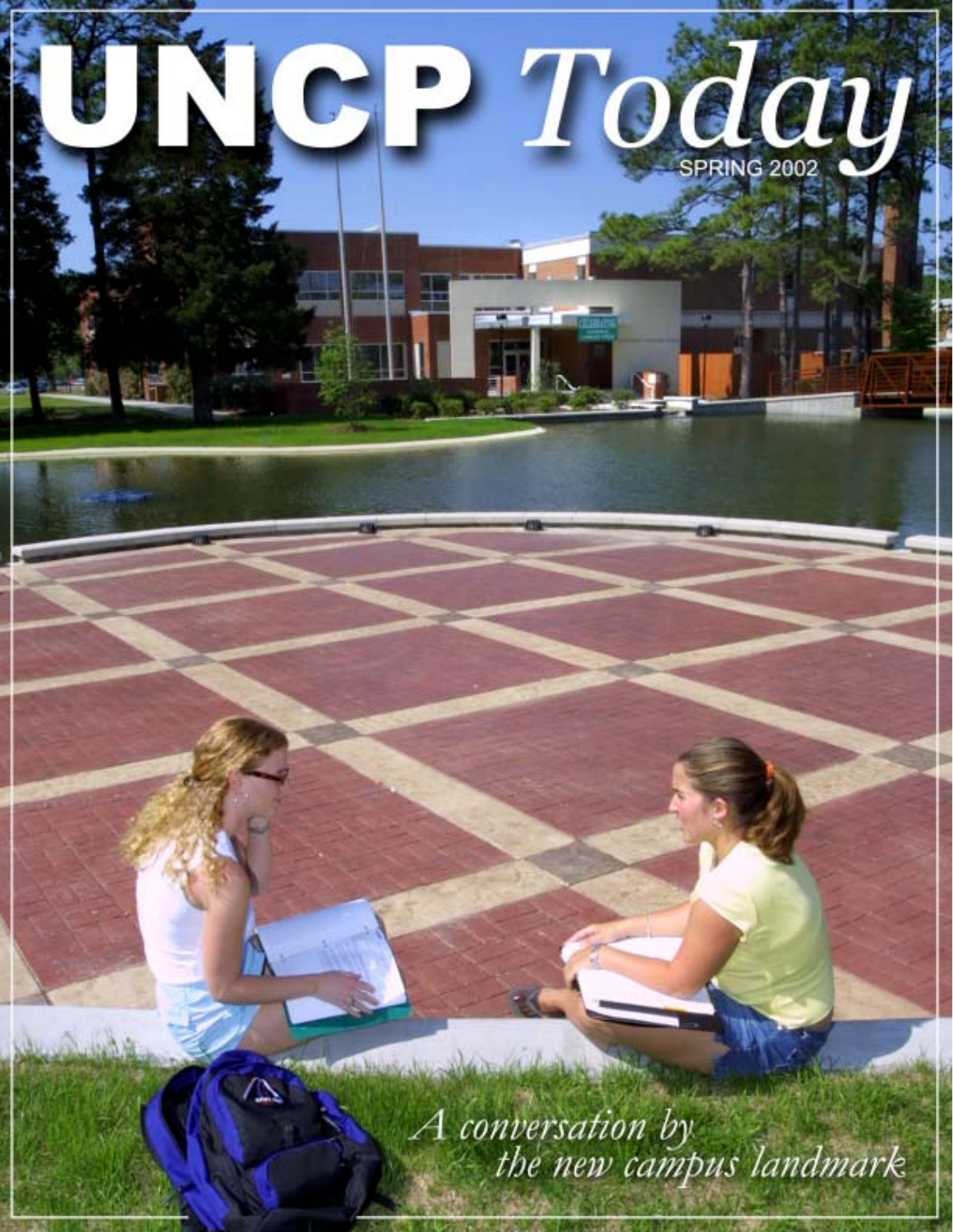### *From the Chancellor Allen C. Meadors, Ph.D., FACHE Standing room crowds celebrate Homecoming*

Homecoming 2002 was celebrated with tremendous crowds and fanfare! Standingroom only audiences poured into a sold-out GPAC Friday and Saturday nights. We also dedicated the new campus water feature, a new symbol of a growing university.

If you did not attend Homecoming, please don't let this stop you from visiting your campus any time. I think you will like what you see. This is a university bursting at the seams with energy and excitement.

Spring enrollment is at an all-time record of 3,737. This mirrors the fall enrollment of 3,933, up 33 percent in just two years.

Freshman enrollment is 700, up almost 50 percent in two years. We have also established new enrollment records for Native Americans (814) and African-Americans (743).

UNC Pembroke is reaching out in all directions with new initiatives. We are building enrollment at off-campus sites and through our rapidly growing number of Internet classes. I expect an enrollment of

nearly 1,000 students by 2006 at our off-campus sites as we plan for new classes and programs at community colleges and other locations.

By building bridges to international universities, we have created new global opportunities for students and faculty. In the past six months alone, we have reached accords with French, German and Taiwanese universities. Our goal is to have a student body that is five percent international.

We have made great strides in helping solve North Carolina's critical teacher shortage. Nine hundred students are enrolled in our teacher training programs, a 77-percent increase in just two years. Our goal is to more than double this number by 2004.

Almost every indicator is bullish, including new student applications, retention and the academic achievements of our entering freshmen. We have record levels of full-time faculty (162), course offerings (1,003) and funding for sponsored research

![](_page_1_Picture_10.jpeg)

and programs (\$6 million).

Our \$56.6-million construction program is well under way. The first priorities are \$17.4 million in expansion and improvements to Oxendine Science Building, \$8.2 million for Jones Athletic Complex and \$7.7 million for another new residence hall.

There are, unfortunately, dark clouds on the horizon. The state budget crisis presents a serious roadblock to our progress. If and when you are in contact with state lawmakers, please remind them that funding for enrollment growth in higher education is critical to our ability to serve North Carolina's growing student population.

As always, you, our alumni and friends, are a key ingredient to your university's successful growth and development. The more we improve, the stronger your degree becomes.

Together, we can do great things. Our doors are always open. Come home and visit your growing university.

### *From your Alumni President* Homecoming 2002 was very entertaining

Greetings, Fellow Alumni,

Those of us associated with UNC Pembroke know how fortunate we are to be graduates of an institution of higher education that espouses academic excellence while at the same time providing a physical environment that is also attractive and well designed. On a recent visit, I was somewhat astonished at how beautiful the campus is in the springtime.

The water park that was recently completed complements the campus nicely. Those of you who have not visited the university in the last few years should plan to do so in the very near future.

Homecoming 2002 was a great success. The entertainment, excellent as always, included such nationally recognized personalities as Percy Sledge and Bruce Bruce. Alumni from as far away as Alabama and Michigan attended class reunions. Congratulations to the Office of Alumni Relations and the Homecoming Committee for planning such splendid events.

Special congratulations to Mr. Harvey Godwin and Mr. Curt Locklear. Receiving the Outstanding Alumnus Award was Mr. Godwin. Mr. Locklear was honored with the Distinguished Service Award.

The Office of Alumni Relations and your Alumni Association is continuously developing programs and activities of interest. In order to remain up to date,

please visit the Office of Alumni Relations website at

www.uncp.edu/alumni/news\_events/.

As alumni of this great educational institution, you are encouraged to assume an active role in the life of your university. I look forward to receiving ideas and suggestions on how the Alumni Association can better improve services to the membership.

Live Well, Dwight Pearson, Ed. D., '77

![](_page_1_Picture_28.jpeg)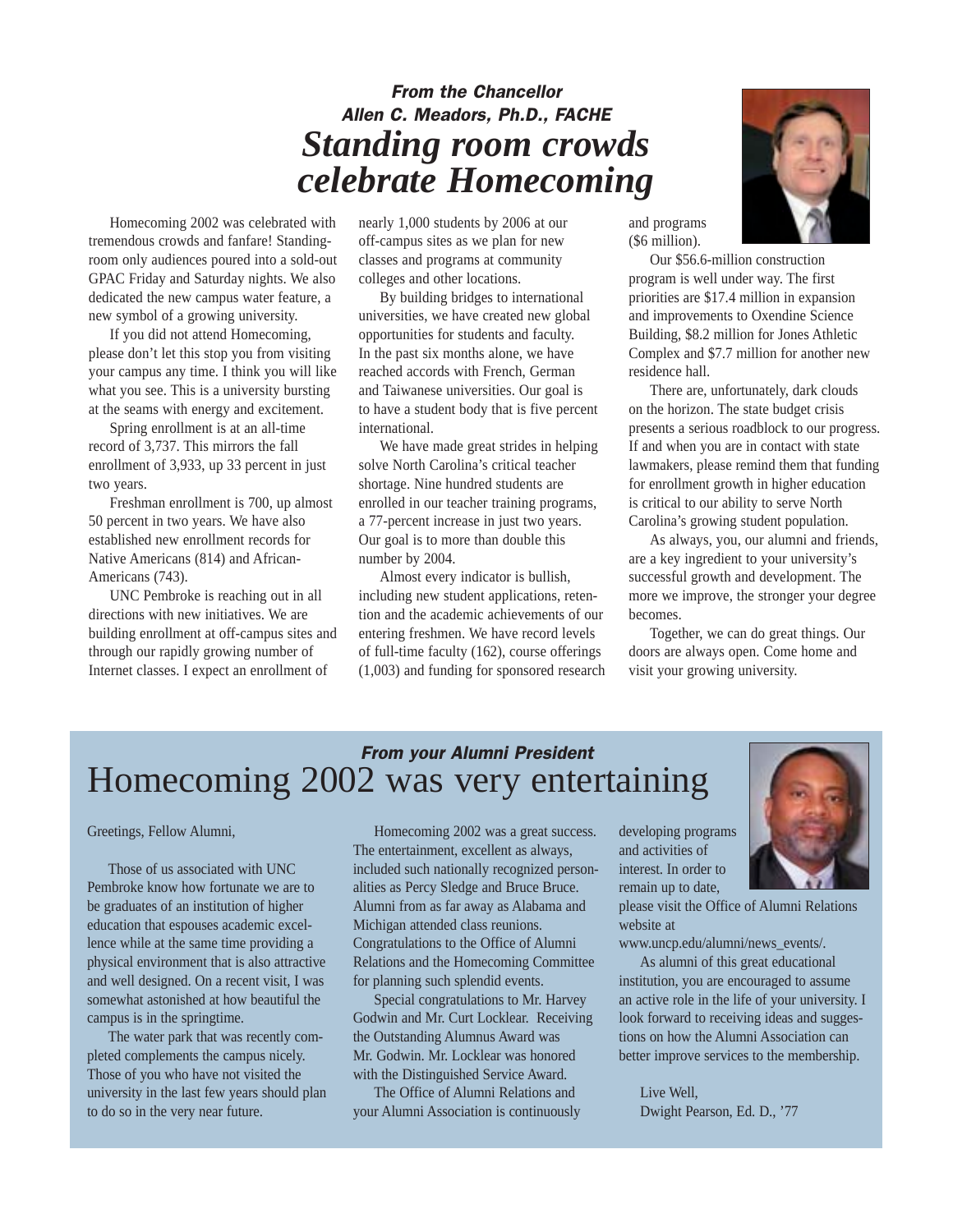### **UNCP** *Today*

**UNCP** *Today* magazine is published three times a year — December, April and August — for alumni and friends of the university. 13,000 copies were printed on recycled paper at a cost of 80 cents each. UNCP is a member institution of

The University of North Carolina.

#### **Chancellor**

Allen C. Meadors Ph.D., FACHE

#### **Board of Trustees**

Cheryl Ransom Locklear, Chair Marion Bass Becky Bullard Sybil Jones Bullard Sybil Lowry Collins McDuffie Cummings H. Thomas Jones II Henry Lewis Carl Meares Gervais Oxendine Roger Oxendine Sherry Dew Prince Dane Onorio, SGA

#### **Alumni Executive Board**

Dwight Pearson '77 ..........President Jeanne Fedak '82 ......Vice President Hal Sargent '96 ........Sec.-Treasurer Darrell Johnson '69 ..Past President

#### **For class notes:**

Office of Alumni Relations One University Drive Pembroke, N.C. 28372-1510 Phone: (910) 521-6213 Fax: (910) 521-6185 E-mail: alumni@uncp.edu Web: www.uncp.edu/alumni

#### *Today* **Staff**

Bobby Ayers Randy Hines Scott Bigelow Dean A. Hinnen Teresa Oxendine Pamela Mason Don Gersh Nancy Starnes

![](_page_2_Picture_14.jpeg)

### Departments

#### Campus Notes

2

3

9

21

*The university attracts three outstanding new administrators to key positions.*

*Maya Angelou entertained a record crowd as the highlight of the 2001- 2002 Distinguished Speaker Series.*

5 *joins the university as the Martha Rural impressionist Tarleton Blackwell Beach Chair in Art.*

6-7 *It's all about chemistry! The program takes off into outer space and other new and exciting directions in the new millennium.*

![](_page_2_Picture_21.jpeg)

**Part of Blackwell's** *Hog Series*

#### Sports Notes

*All-American Ginnell Curtis and her senior running mates Jennifer Lance and Amanda Brooks led a four-year resurgence of women's basketball.*

#### Alumni Notes

- 10 *Homecoming 2002 in words and pictures.*
- 11 *Alumni Notes*
- 15 *Kelvin Sampson's new biography is a good read for sports junkies or Sampson fans.*

### Advancement Notes

*The university staff and its new Staff Council have established a scholarship, and fund raising is going well.*

**About the cover:** *University photographer Bobby Ayers caught Amber Jackson (left) and Amberly Ives studying at the new water feature. Located on the Arts Quad, it was dedicated at Homecoming 2002.*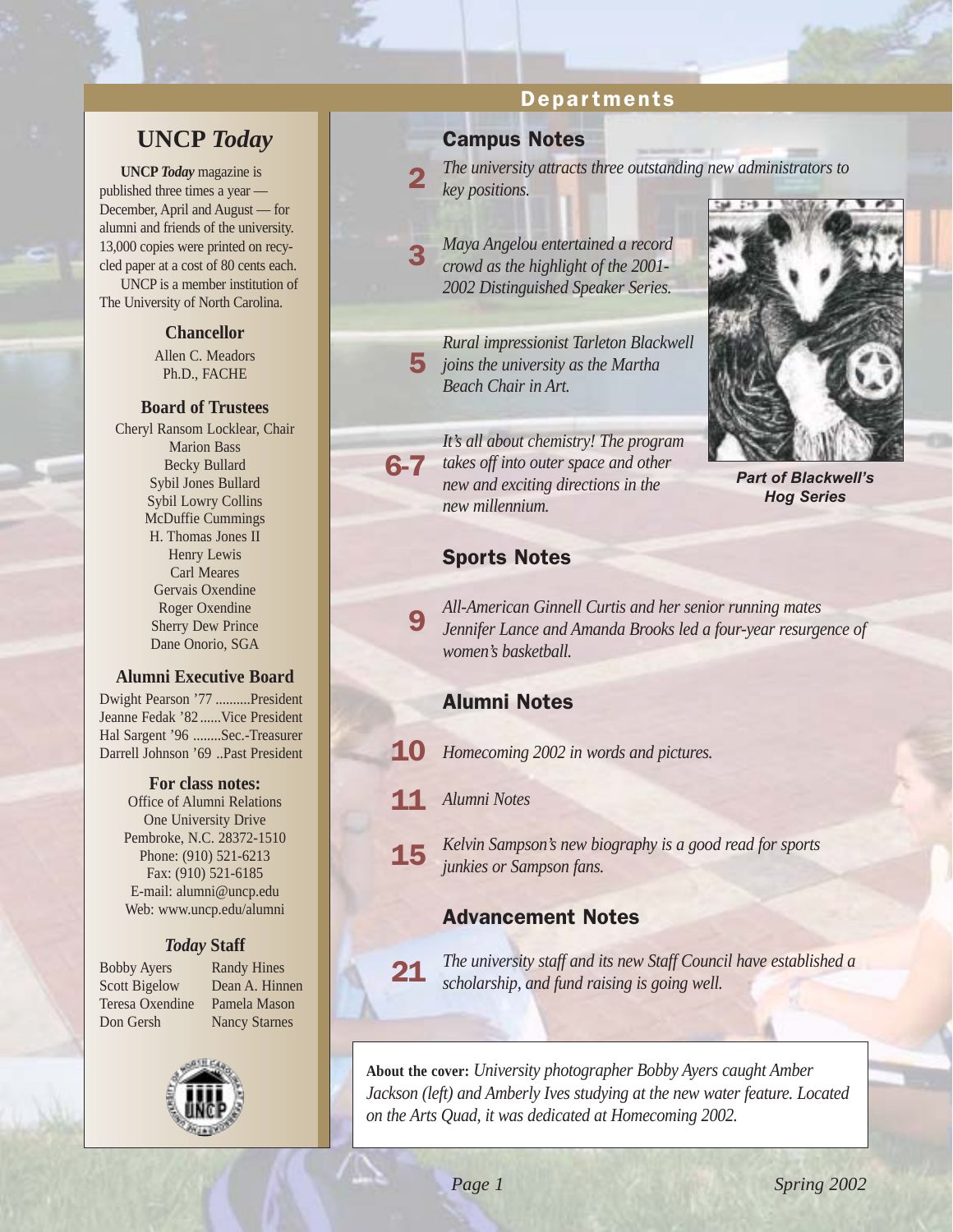## Three Stellar Additions Morehead Scholar appointed to attorney post

![](_page_3_Picture_1.jpeg)

*Donna Payne*

School of Law.

Payne will work in the Office of the Chancellor. Chancellor Meadors said a full-time attorney on staff is a welcome addition.

counsel.

Elizabethtown native Donna Gooden Payne has been hired as the university's general legal

Payne has been in private law practice since 1996 with Hester, Grady, Hester & Payne in Elizabethtown. She graduated from the University of Texas

Rockland, Maine, native Angela Weston has been hired as special assistant to Chancellor Meadors. Weston, a 1995 graduate of the U.S. Military Academy in West Point, N.Y., will be responsible for the managerial and administrative functions of the Office of the

"Given the amount and complexity of the legal affairs at a growing university, we are very pleased to have Donna Payne join our staff," Chancellor Meadors said. "She is an outstanding individual who has strong ties to our region and brings a solid background in education law to UNC Pembroke."

Payne served as general counsel to the Bladen County Board of Education and to Bladen Community College, handling legal matters concerning contracts, employment, construction, real estate and civil litigation.

Payne explained that her enthusiasm about representing UNC Pembroke stems, in part, from her appreciation of the opportunities the university offers to students in the region.

"My mother received her undergraduate degree in education from UNCP, which led to her career as a school guidance counselor.

"I am pleased to have the opportunity to work with Chancellor Meadors and the outstanding group of administrators, faculty and staff he has assembled at the university. It's gratifying to be part of an institution that is and will continue to be an important agent for positive change in southeastern North Carolina."

Payne is a 1987 graduate of the University of North Carolina at Chapel Hill. She was a John Motley Morehead Scholar and graduated Phi Beta Kappa with highest honors.

## West Pointer directing Chancellor's staff

![](_page_3_Picture_12.jpeg)

*Angela Weston*

Chancellor. She will also direct the office staff, serve as assistant secretary to the Board of Trustees and serve on various internal and external committees.

Weston left the military in 2000 at the rank of captain. She served in the Army as a military intelligence officer and held the positions of training officer, information manager and executive officer, among other duties.

Chancellor Meadors said Weston's training and organizational skills would be an asset to the university.

"Angela has already made a positive impact on the operations of the office," he said. "We expect a great deal from this talented individual."

Weston graduated in the top 25 percent of her class at West Point with a Bachelor

of Science degree in management. While serving her country, she led a 20-man detachment from Ft. Bragg to Bosnia in support of Operation Joint Endeavor.

Weston earned her Master's of Business Administration from the University of Phoenix in 2000. She said she is excited by her new responsibilities at a growing university.

"I am happy to be a part of the UNCP team and look forward to contributing to the growth of the university," she said. "There are several programs and projects we are currently working on that will benefit the student body and the community."

## Attorney, MBA heads up Sports Information

![](_page_3_Picture_23.jpeg)

*Pamela Mason*

Pamela Mason has assumed the post of sports information director and compliance coordinator, according to an announcement from Athletics Director Dan Kenney.

"We're excited to have Pamela join our athletic family," Kenney said. "Her educational credentials and her professional and

collegiate athletic background will be a plus for this department."

Mason is a recent graduate of the College of William and Mary School of Law. She also received her Master's of Business Administration from the college. As an undergraduate, she majored in marketing at Southern Methodist University.

At William and Mary, Mason worked in the Compliance Office at the Athletics Department. She completed internships with the American Hockey League in West Springfield, Mass., and with SFX Sports in Washington, D.C.

Mason worked three years as assistant director of marketing and media relations for the Dallas Cowboy cheerleaders.

"I think this is a wonderful opportunity to become involved with intercollegiate athletics," she said. "This is a program on the rise."

Her responsibilities will include coordinating all contacts between the Athletics Department and the media, producing the department's publications, maintaining the website and leading the NCAA compliance program.

Mason is a Marion, Ohio, native.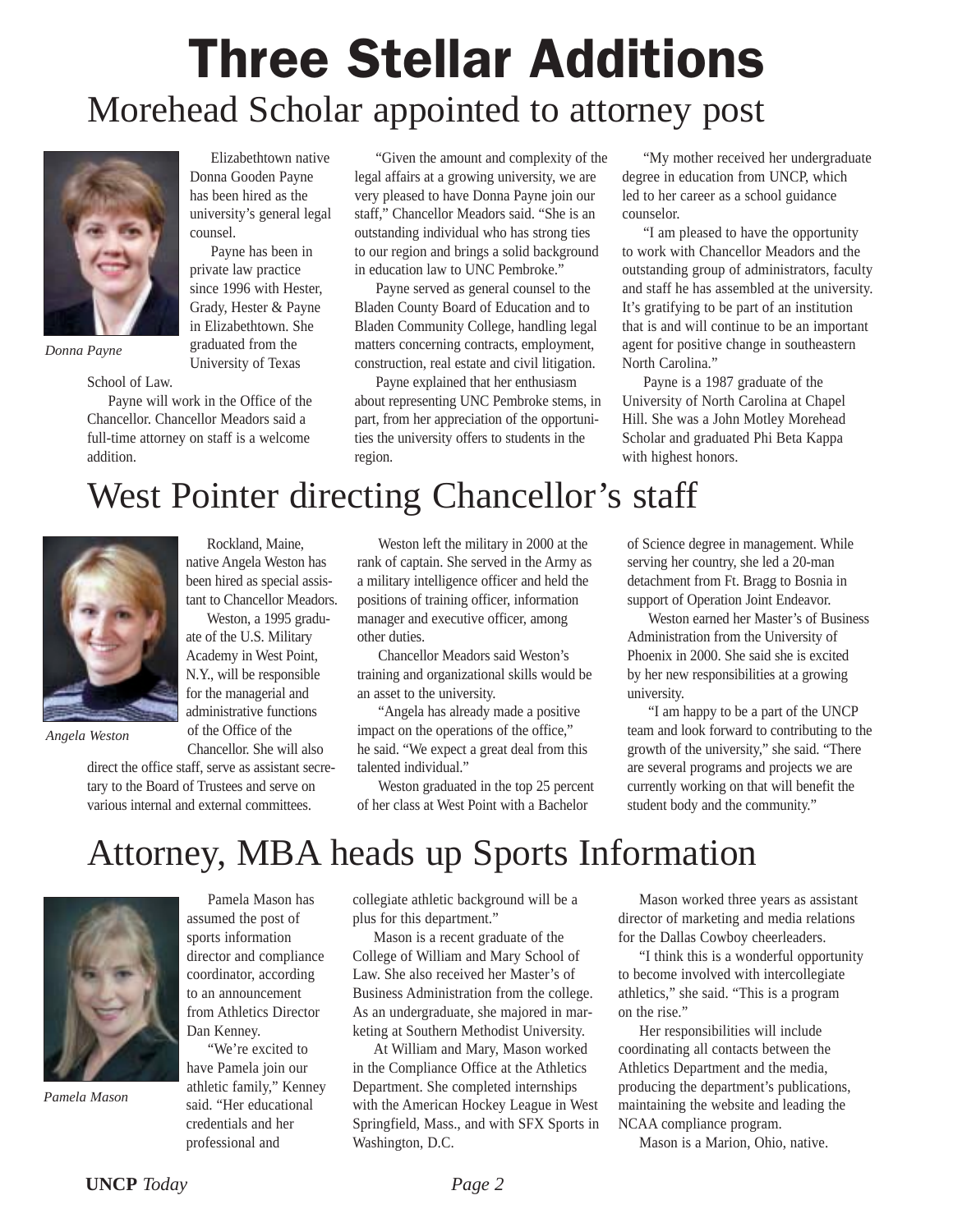# Campus Notes

## **Maya Angelou brings her rainbow for a record crowd**

Using the full range of her talents, Maya Angelou delighted a record crowd of 2,600.

A poet, author and professor, Angelou entertained Feb. 26 the largest crowd, by far, in the history of UNCP's Distinguished Speaker series. Due to overwhelming demand, the venue was moved to the Jones Athletic Complex.

She rose to the occasion, singing, reciting poetry, laughing and crying while delivering a message that covered a rainbow of emotions.

"When it looks like the sun isn't going to shine any more, God put a rainbow in the clouds," she said introducing her theme for the evening. "Each one of us has the possibility, the responsibility, the probability to be the rainbow in the clouds."

Growing up in tiny Stamps, Ark., Angelou told the story of being raised by a caring family and of crippled Uncle Willie, who was one of her rainbows.

"In each of our lives, there has been someone who has given us support and inspiration. Now you have to ask yourself, 'How can I be a rainbow in the clouds?'"

Angelou said it is no small irony that she speaks to thousands of people each year when, at one point in her life, she was mute. She told the story of her childhood rape and the untimely death of the perpetrator.

"I thought that my voice had killed him, so I became mute," Angelou said. "I thought if I spoke I could kill anyone."

With the aid of several tissues, she said, during this mute period, her grandmother said, "When you and the Lord are ready, you are going to be a teacher."

"I don't know how she knew," Angelou said. "It is my blessing ... to be that for somebody. My grandmother was the daughter of an ex-slave and had about four years of education."

She encouraged the crowd to reject fear and have the courage to stand up against racial and ethnic "pejoratives."

"Sometimes I think we climb up the weakest side of the mountain," Angelou said. "Courage is the most important of all virtues because without it, all the other virtues cannot be applied consistently."

Church, school and civic groups arrived early on campus in busloads to hear the famed writer and teacher. They were not disappointed.

Angelou is a professor at Wake Forest University and has won a Grammy and has been nominated for two Tony Awards, the

![](_page_4_Picture_17.jpeg)

*Angelou performs*

National Book Award and the Pulitzer Prize. She has acted and directed films and has written numerous books of poetry and prose, including "I Know Why the Caged Bird Sings," which tells the story of her childhood difficulties and ultimate triumph.

## *\$1.6 million grant to fight infant mortality in region*

The university has won a four-year, \$1.6 million grant to battle high infant mortality rates in Robeson, Scotland and Richmond counties.

The grant from the U.S. Department of Health and Human Services was won with the help of the Office of Sponsored Research and Programs and many friends of the university, Project Director Linda Greaver said.

"Sen. John Edwards and Congressman Mike McIntyre were helpful in procuring extra funds from Congress," Greaver said.

"It is a comprehensive project that will work with new mothers in collaboration with health departments."

The grant will fund a program to track high-risk, new mothers after they leave the Health Department's 60-day postnatal program. Tracking will continue for up to 24 months.

"New mothers are important because they are very likely to conceive again soon after the birth of their first child; healthy mothers lead to healthy babies," Greaver said.

The new project pulls together an array of resources from the community and the university. Students from the Social Work, Community Health and Nursing programs may be involved.

"We will also be helping the next generation of health care and social service providers by providing opportunities for students to experience civic involvement," Greaver said.

The grant is aimed at rural communities with infant mortality rates above 10.8 per 1,000 births.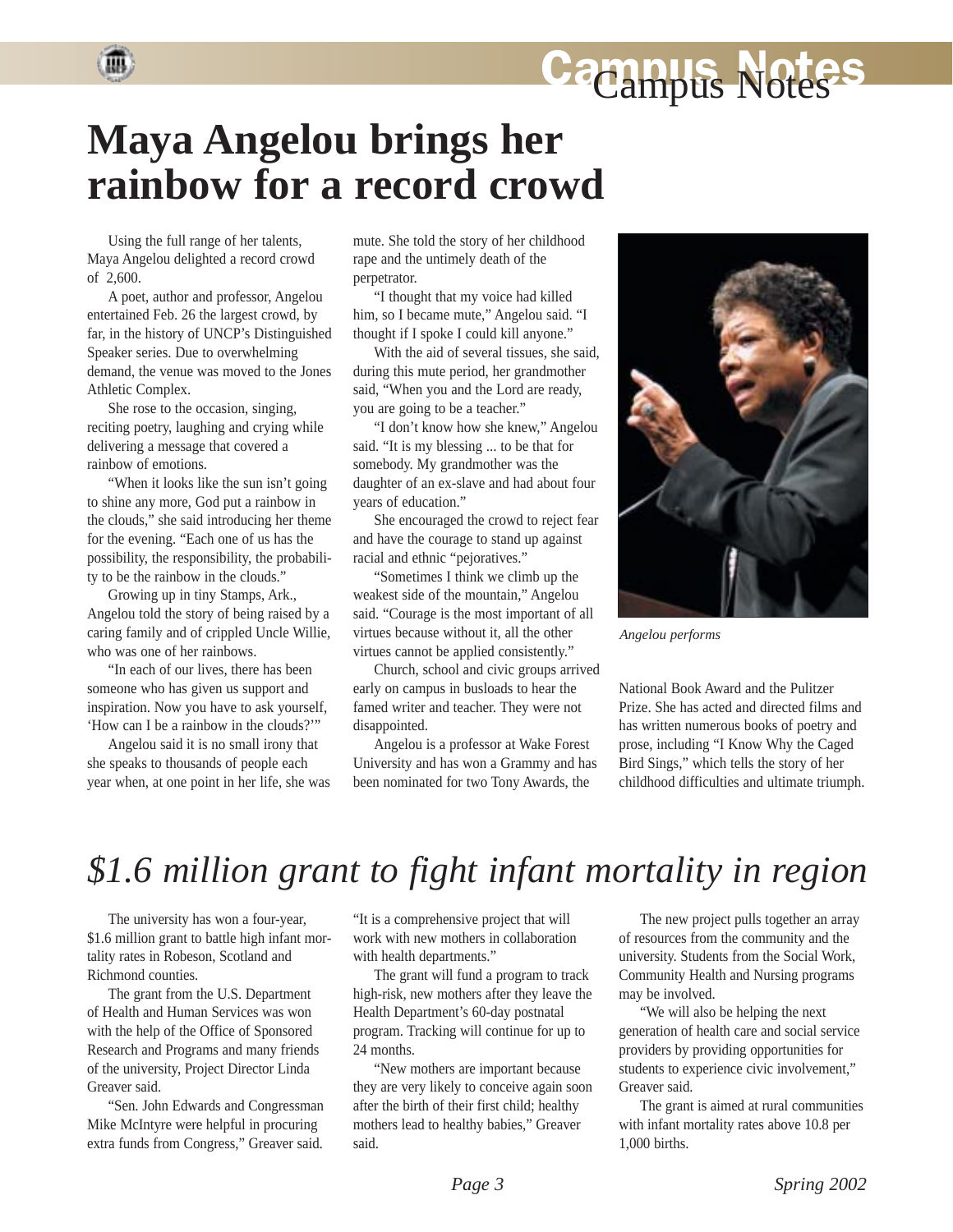![](_page_5_Picture_0.jpeg)

#### GED class

*From left: Mancil Jacobs, Craymon Strickland, Cathleen Oxendine, Airo Jacobs, Bonnie Lee Locklear, Jerry Locklear, Chancellor Meadors, Flora J. Chavis, Sam Mauney, John A. Locklear, Doug Hammonds and Robert A. Hunt.*

## Employees hit the books to earn GEDs

Eleven university employees have taken the plunge back into the classroom to work toward their high school equivalency degree (GED).

Ranging in age from 30 to 55, these rejuvenated students are highly motivated and thankful for the opportunity.

"Everybody in the class is working hard," said Craymon Strickland. "I know these fractions are killing me."

The program is underwritten by the university, with an instructor supplied by Robeson Community College.

Strickland said he dropped out of school because chronic childhood illnesses kept him behind in his studies.

"I just waited until I was old enough and dropped out," he said. "That was in the ninth grade."

*"A university is about education for all."*

*— Chancellor Meadors*

The students credit Chancellor Meadors for his strong support of the program.

"This is something the chancellor did for us," Strickland said. "He is all excited about it. He even paid for the books."

Chancellor Meadors praised the students for their courage.

"They are role models," he said. "Enabling our employees to get their GED is the right thing to do."

In a recent visit to the class, Chancellor Meadors reaffirmed his support of the program.

"A university is about education for all," he said. "As a university, we are about opening doors and minds. We believe that every person should have access and the opportunity to get as much education as they desire."

## *University reaching out to more students*

Warren McDonald has been hired as director of the Continuing Education and Distance Education programs.

His role will be to expand off-campus educational opportunities of all types — in the region and around the globe. The number of courses and programs being offered over the Internet and at off-campus locations is on the rise as student needs continue to shift.

"Our off-campus enrollment is one of the fastest-growing segments of our student population," Chancellor Meadors said. "The university is committed to serve our older students who require continuing education and certification programs and to serve these needs in the best way possible."

McDonald's own educational background is a testimonial for lifelong education and distance education. He has received numerous degrees and certifications in a variety of educational settings near and far.

"It was not easy for me to get advanced degrees or continuing education living in Jacksonville, North Carolina," said McDonald.

"Every student cannot come to our campus in Pembroke, so we want to expand the ways that we can get to our students.

"We live in an aging society, where workers are increasingly employed in knowledge-based enterprises," he said.

"With technology, we can reach out to serve these older students who are returning to college.

"The level of cooperation here at UNCP is very high," McDonald said. "We're already in an

![](_page_5_Picture_28.jpeg)

*McDonald*

expansion mode at our community college sites and on the Internet, and we are searching for additional opportunities in all directions."

McDonald is a Fayetteville native.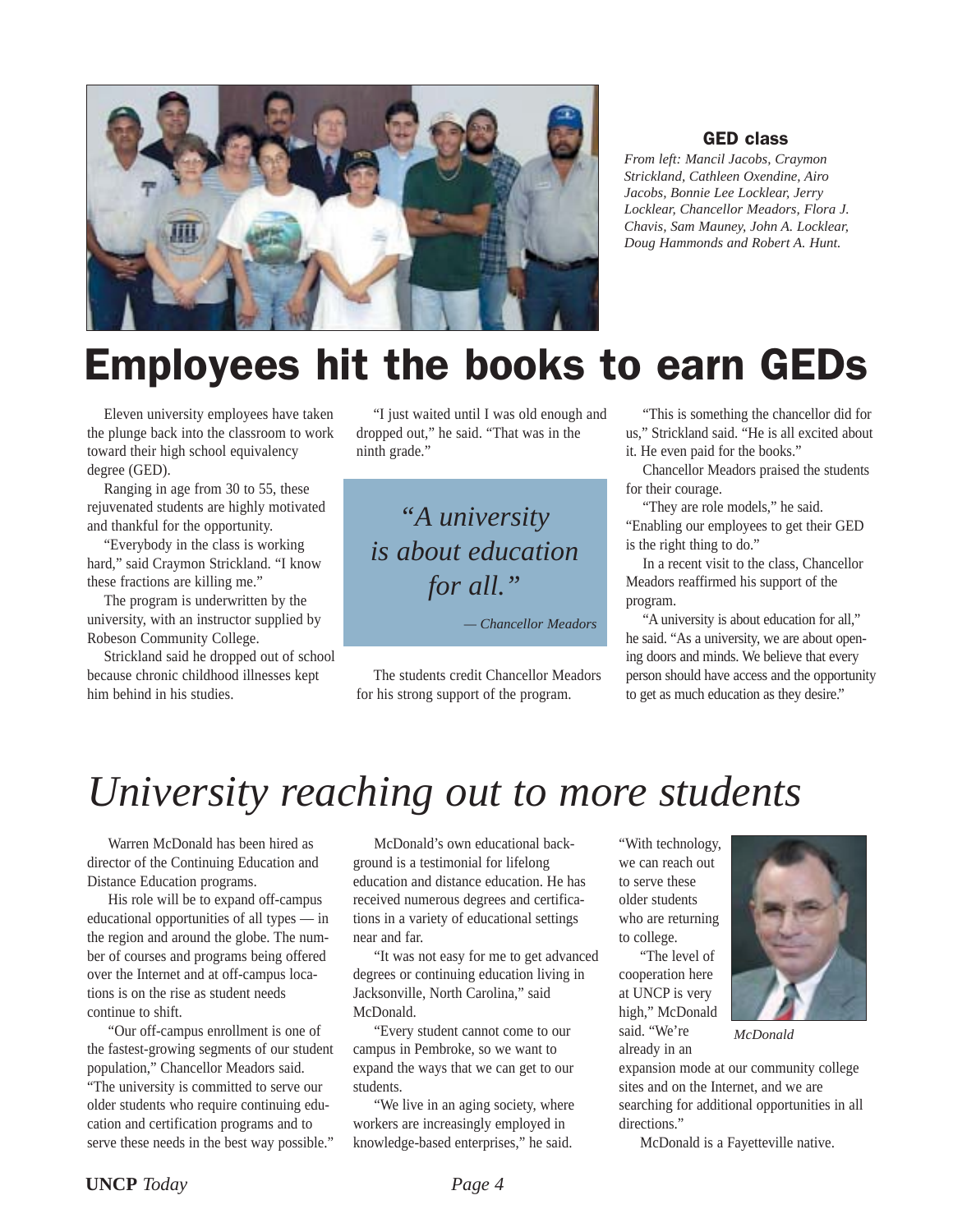# **South Carolinian fills chair in art**

*"My continuing quest or mission is to visually articulate the culture of the rural Southeast."*

### — Tarleton Blackwell

There was never any doubt that Tarleton Blackwell would become an artist. He grew up the youngest child in a family of artists.

Blackwell, who was recently named to the Martha Beach Endowed Chair in Art, said he and his three siblings were inspired by a father who was a master bricklayer and an uncle revered for his work as an embalmer.

For some, these may be unusual sources of artistic inspiration, but not so for a youngster growing up in rural South Carolina.

"I grew up in a pretty small place, but I have come to realize that it is a wonderful place to live and create art," Blackwell said.

Blackwell grew up in Manning, S.C., which he says is centrally located about an hour from everywhere. As for his uncle, the mortician, Blackwell, the painter, has nothing but admiration.

"He was well known for his restorative art techniques," Blackwell said. "He took it to the level of an art form, just as my father did with brick masonry."

And Blackwell knows something about both art and embalming. He is a master painter and a licensed embalmer.

Art Department Chair Paul Van Zandt said Blackwell is a great asset to his department and its students.

"Tarleton Blackwell is a talented painter and a great teacher with a genuine concern for the artistic development of our students," Van Zandt said. "I am excited to have him join the faculty of the Art Department."

Blackwell is a 1978 graduate of Benedict College. He received both his Master of arts and Master of Fine Arts degrees from the University of South Carolina.

In 1990, he received his Associate of Science degree in funeral service from

![](_page_6_Picture_14.jpeg)

Gupton-Jones College of Funeral Service in Atlanta.

Blackwell has taught in a wide variety of settings and has been the recipient of many awards and honors, including the 1994 Southern Arts Federation/National Endowment for the Arts Regional Fellowship in Painting. Blackwell has also been named an Outstanding Professional South Carolinian in the Field of Art.

His work has been displayed in more than 170 solo and group exhibitions, including the Metropolitan Museum of Art in New York City. Recently, one of his large-scale works was hung in the U.S. ambassador's residence in Lagos, Nigeria. Another is in the South Carolina Statehouse.

Blackwell draws inspiration from rural surroundings for subjects of his paintings. Family portraits, hogs, dogs, historical images and other animals and objects inhabit his work.

His "Hog Series" is now more than 20 years old and contains 250 pieces. Just as the hog was once the staple of rural

Southern diet, it forms the core of Blackwell's work.

"My fascination with hogs goes back to the time when my family raised them commercially," he said.

An advertisement for his show at City Art Gallery calls him "the celebrated interpreter of the myth of the rural South."

"My own visual language expresses the culture of rural South Carolina," he said. "I employ an impressionistic style with Baroque composition."

He said his major influences are Spanish painter Diego Velasquez and American portrait artist John Singer Sargent. He admits to a twist of surrealist Salvador Dali and some other influences, too.

Primarily, work in art should be self-satisfying, he said.

"I never look at art as work," Blackwell said. "It is a pleasure."

His joy of expression is being passed along to UNCP art students in his beginning and advanced painting classes in the spring semester.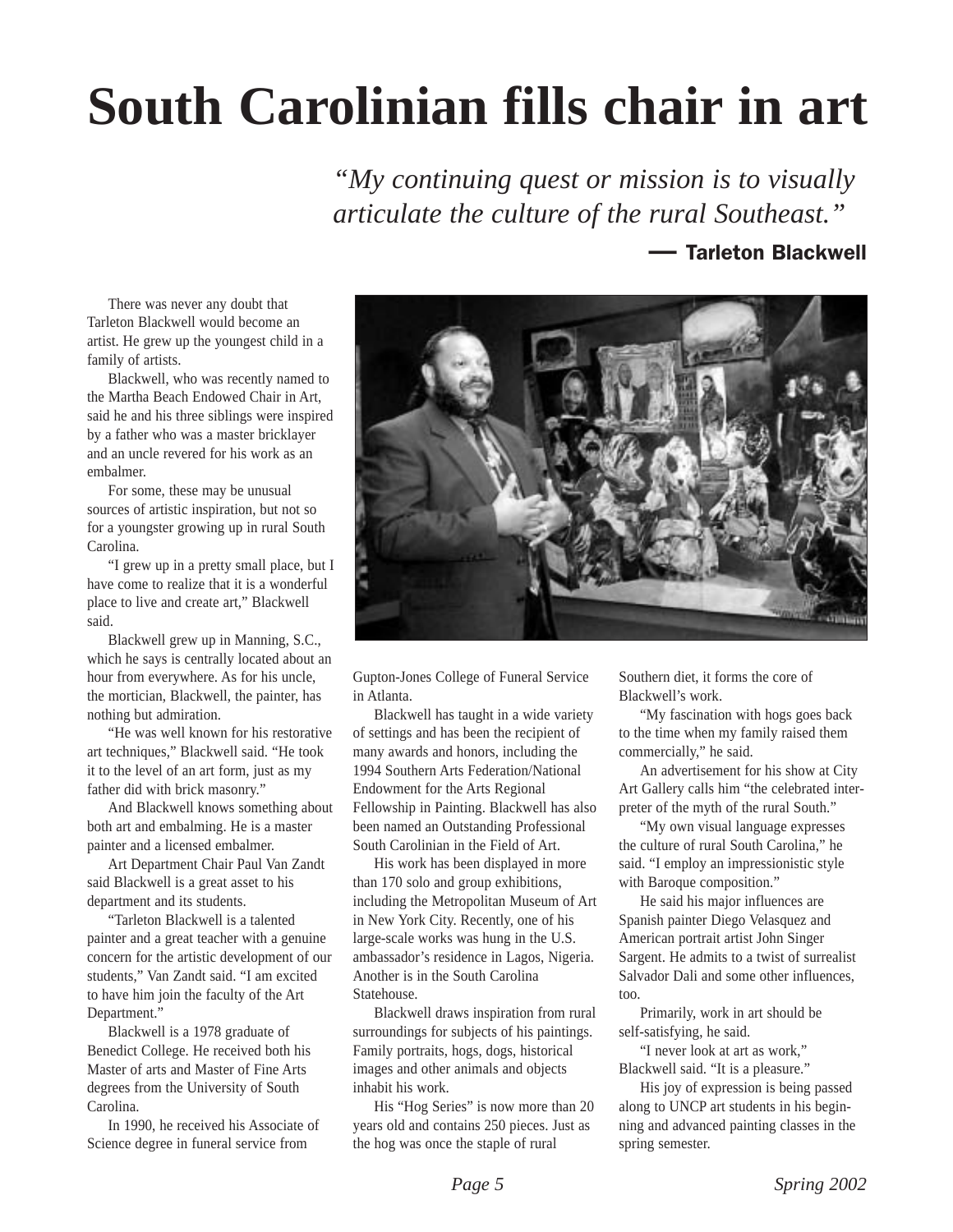# 'Chem 2002' *UNCP, NASA link up in space for research*

![](_page_7_Picture_1.jpeg)

*Kris Stanton at NASA labs*

The sky is no longer the limit for UNCP's chemistry program. With a remarkable record of accomplishment in the 1990s and an exciting future ahead of it, the chemistry program can also boast:

- A \$17.4-million revamped science building on the drawing board,
- A growing number of science majors in the past decade,
- Certification by the American Chemical Society and
- A plan to train students in advanced research and to attract the growing biotech industry to the region by building a bio processing lab.

It appears the program is headed for the stars after physics major Kris Stanton

sent a liquid protein solution into orbit aboard a NASA space shuttle. Advanced research of many types is going on.

"We were the only undergraduate program represented in the NASA project," said chemistry professor Len Holmes. "It was quite an honor."

The Lumberton sophomore's research project was to grow crystals in space as part of a 10-year biomedical research program at NASA. Before loading his project aboard the space shuttle, Stanton spent two months at NASA labs in Huntsville, Ala., preparing the solution.

"Alabama was a lot of fun, and I learned a lot about the lab," he said. "I worked under a NASA scientist to purify a plant protein solution."

Dr. Holmes said several years of work preceded the NASA project.

## **Certification key to program's future**

The chemistry program has been certified by the prestigious American Chemical Society, joining 616 universities in the nation and 14 in North Carolina as members of the largest scientific organization in the world.

Ten years of hard work went into the certification process, which was led by Dr. Paul Flowers.

"There are extensive guidelines for faculty and physical resources, such as libraries and lab equipment," Dr. Flowers said. "It is a good thing for all involved students, faculty and the university."

ACS accreditation gives the university instant recognition for potential students, graduates and faculty, Dr. Flowers said.

"It is the stamp of approval for our program," said Dr. Jose D'Arruda, chair of the Chemistry and Physics Department. "It can mean thousands of dollars more in starting pay for our graduates."

"Whatever employers have or have not heard about us, they all have heard of the American Chemical Society," Dr. Flowers said.

*'ACS certification is the stamp of approval for our program.'*

**Jose D'Arruda**

Chemistry majors will be offered a professional concentration that will lead to their individual ACS certification. The seal of the American Chemical Society will be displayed on all departmental literature,

and the course catalog will list ACS accreditation.

Chancellor Meadors praised the news of ACS accreditation as another stamp of recognition for the outstanding programs at the university.

> "We have one of the best overall science programs in the South," he said.

ACS accreditation is especially good news for the growing number of chemistry majors at the university, Dr. D'Arruda said.

"ACS certification puts our program in the national spotlight, and it is great news for our graduates seeking jobs or going to graduate school," he said.

"We've grown from 30 majors to more than 100 in the past five years, and there is more good news coming for us," he added. "For now, we're celebrating, because this is truly a special milestone."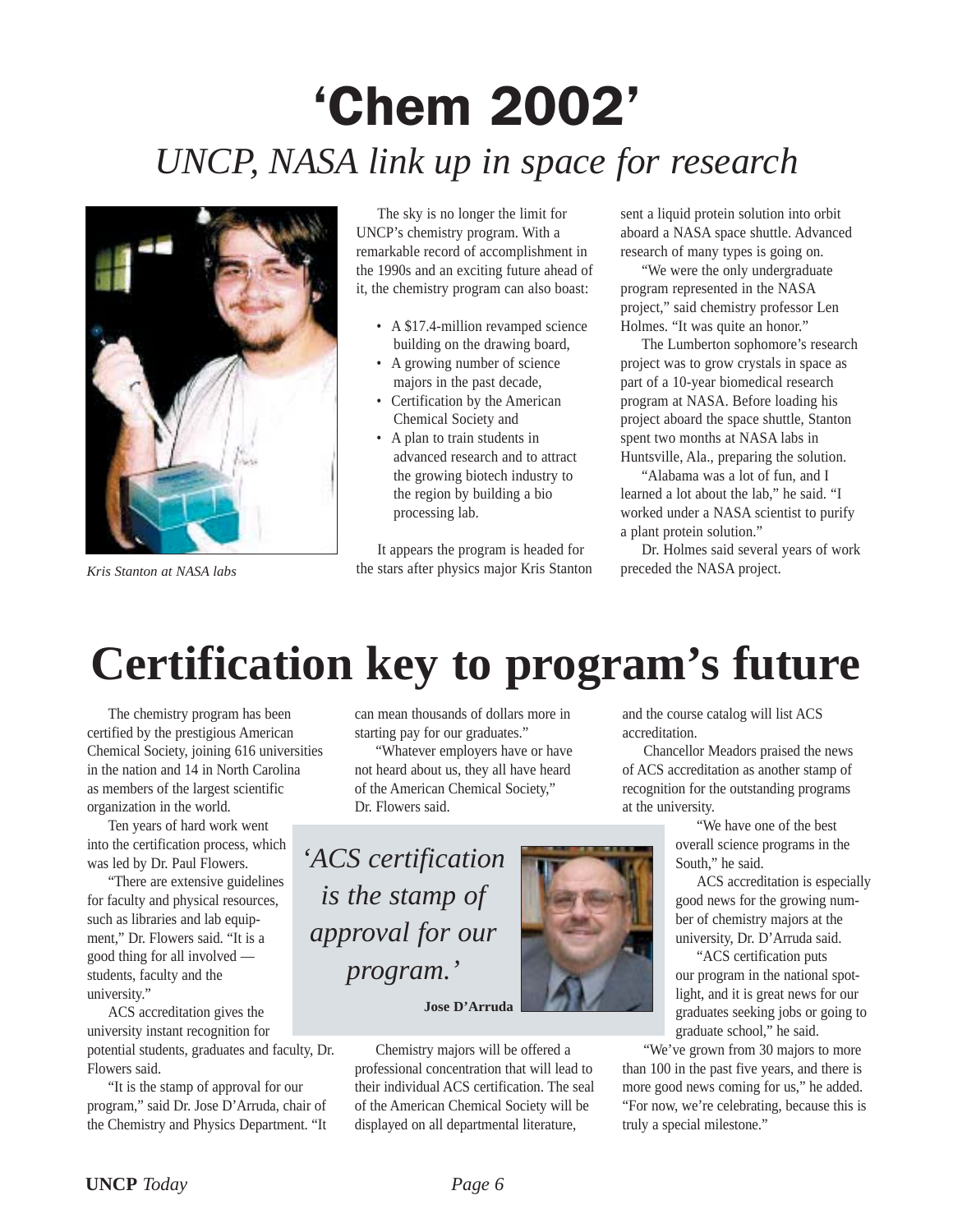# **May joins a new wave of science grads**

Shanna May '01 is the answer to an age-old question for undergraduates everywhere: "What good is a science degree?"

"She is a poster child for a new generation of science graduates," said her former adviser, Dr. Len Holmes.

As May learned, an undergraduate science degree is the key that unlocks many doors of opportunity.

Experts predict that, in the 21st century, a new world of opportunities will open up in the bioscience market. The bioscience sector of the economy will be the largest employer by the end of the century, a Johns Hopkins University study shows.

For May, a world of opportunities in science came knocking on her door. In the end, she chose to enroll in a North Carolina State University Ph.D. program in chemistry after seriously considering law school.

![](_page_8_Picture_6.jpeg)

*May will stick to research for now after considering a career in patent law.*

At NCSU, she is a teaching assistant and receives a waiver of full tuition.

A summer internship of doing patent research for a Durham law firm opened her eyes to new careers in science.

She has few regrets about her choices so far.

"After high school, I could have gone to Chapel Hill, but I chose Pembroke because of the close contact with professors," she said.

May grew up in rural east Robeson County and attended Lumberton High School. A Sunday school teacher who enjoys hunting and stock car racing, she had an outstanding undergraduate career in the labs at UNCP.

"Shanna is a great kid and a great role model for our science programs," Dr. Holmes said.

## *Plan unveiled to build a biotechnology facility*

State and local leaders are joining UNC Pembroke scientists to lure the growing biotechnology industry to the region.

The university announced plans in February to construct a \$1 million fermentation and bio processing facility at COMtech., a nearby education, research and technology park. The facility would serve both university and commercial researchers and would attract manufacturing jobs in the biotechnology industry to the region.

A bio processing lab processes cells for use in research and manufacturing of drugs, agricultural and other products. North Carolina now ranks fifth nationally in the biotechnology industry with 140 companies. The industry is growing at a rate of 10 to 15 percent annually.

Chancellor Meadors said the planned research facility is another way the university can help its students and the region.

"We want to grow this university in every way possible, and we want to

facilitate the expansion of the region's economy," Chancellor Meadors said. "Our region needs new types of industry, and biotechnology is growing at a rate of 10 percent or more annually."

Attending a daylong conference at UNCP were representatives of the North Carolina Biotechnology Center (NCBC), education and political leaders from the region. The conference was hosted by the Biology and Chemistry departments and UNCP's Regional Center for Economic Development.

State Sen. David Weinstein endorsed the concept and pledged to work toward its funding.

"We cannot sit here at home and expect industry to come to us," said Sen. Weinstein. "Southeast North Carolina must make serious initiatives in technology to transform our regional economy."

Chemistry professor Len Holmes, who is leading the project for the university, thanked the senator for his support.

"UNCP has been in the field of biotechnology for 10 years thanks to \$1 million in investments from the North Carolina Biotechnology Center. We are ready to take this most important next step," said Dr. Holmes. "We have the staff, students and resources to make this vision a reality."

Dr. Holmes revealed facility concept plans for a 4,800-square-foot building that will be located on a two-acre site at COMtech. He said a processing facility could be operating within three years of breaking ground and become self-sustaining financially in five to six years.

"The main focus of the facility will be the education and training of our undergraduates, but there are many attractive spin-off possibilities with community colleges and private industry," he said. "It is estimated that demand for bio-manufacturing capacity will exceed current supply by a factor of four times by 2005, a recent report by J.P. Morgan Bank concluded."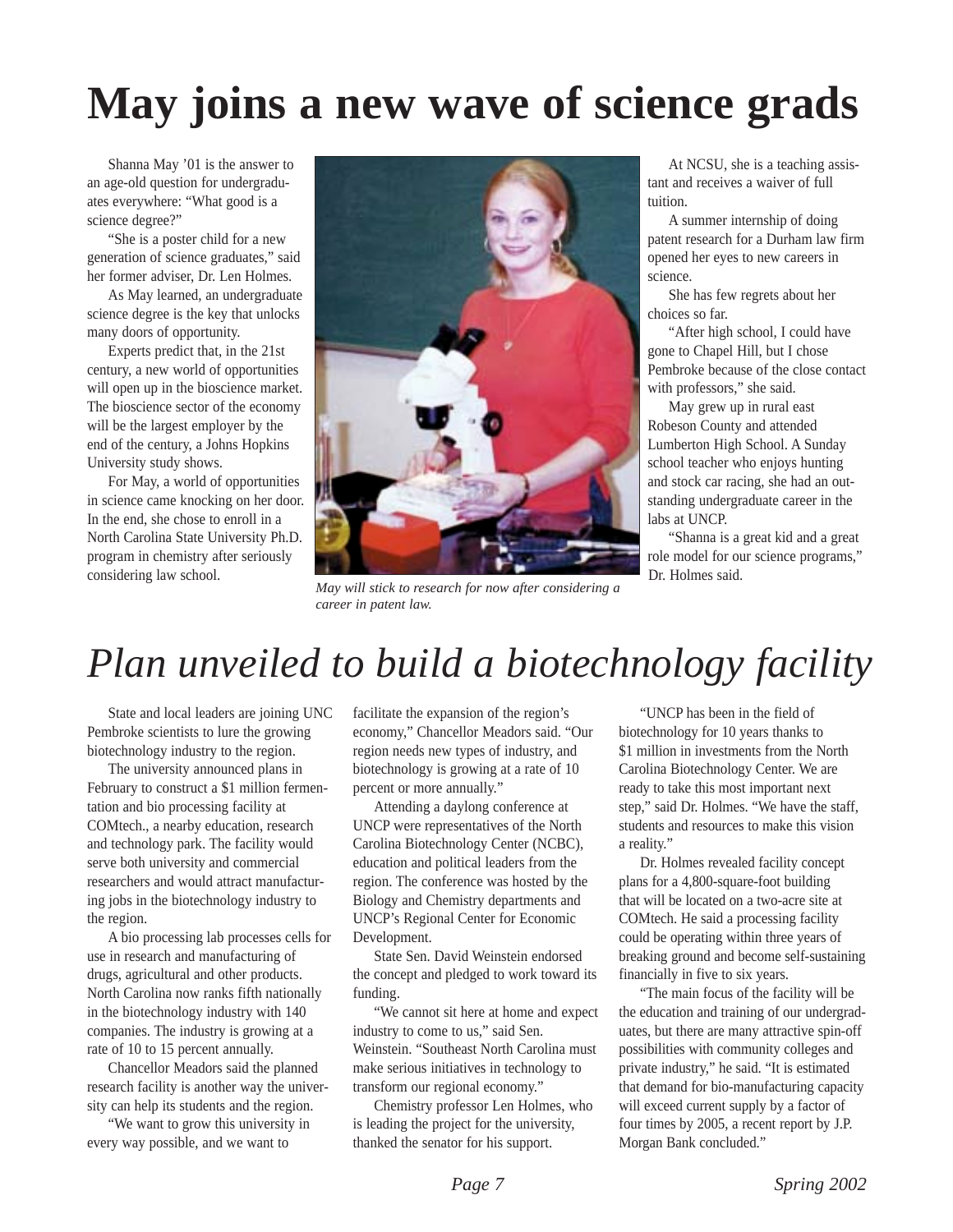![](_page_9_Picture_0.jpeg)

## *Haskins becomes assistant athletic director*

John Haskins became assistant athletic director for internal affairs and golf coach at end of the basketball season.

Haskins arrived

at UNCP in 1989 and served as assistant basketball coach and tennis coach until he was appointed head basketball coach in 1992. From 1989 to 1992, he served as assistant basketball coach under Dan Kenney, currently director of athletics.

Haskins' duties as assistant director of athletics will include issuing contractual agreements, overseeing summer camps and special programming, staffing of home athletic events, serving as director for all conference championships hosted by the university and coordinating selected fund-raising projects.

"It was difficult to decide to give up basketball after 21 years, but I am excited about the chance to gain experience in athletic administration and also to continue working with young people as coach of the golf team," Haskins said.

Haskins' 105 career victories rank him fourth in school history.

In the last 13 years, every recruited basketball player who has exhausted his eligibility at UNCP has either received his college degree or is scheduled to have all requirements completed this summer.

Kenney said it is a good move for several reasons.

"We are very excited to have John take on this new leadership position. I am personally thrilled to have his 13 years of experience on our athletic administration team," he said.

## **Determination keeps Orban on top**

#### *by Gavin Wyse*

The "three Ds" — desire, determination and drive — play an essential role in the success of an athlete at any level.

Christine Orban has an abundance of each, which has kept her as the top-ranked tennis player at UNCP for four years of college.

Trying to succeed in the most competi-

tive Division II conference has been a daunting task. The senior is ranked 13th in the Mid-Atlantic Region in singles and fifth in doubles. After a 15-7 junior season, she is 9-4 at this writing.

Orban arrived at Pembroke in 1998 from Terry Sanford High School in Fayetteville. She chose Pembroke over UNC Wilmington, UNC Greensboro and UNC Charlotte. In choosing UNCP, she followed her mother, who received her master's degree here.

"I wanted to be close to home so I could work a little while going to school and playing tennis," she said.

Orban has made a name for herself in the Peach Belt for her fierce competitiveness and desire on the court. She developed this drive early in her career because of the fierce rivalry with her two younger brothers.

"A lot of Peach Belt coaches are very impressed with Christine's game," said tennis Coach Robin Langley. "She is versatile, has great court awareness and has an unrivaled mental toughness."

Tennis is a great stress reliever for Orban and, despite her competitive nature, she always has fun while playing. This sentiment is echoed by her coach.

"Her mental toughness allows her to pull opponents into her game," Langley said.

Like many athletes, Orban has had obstacles to overcome. As a sophomore, a

![](_page_9_Picture_25.jpeg)

Away from the court, Orban is a broadcasting major, but plans to find work doing what she loves most, playing tennis.

"When I graduate, I'm going to get certified to teach tennis at a country club," Orban said.

back injury prevented her from hitting some of her normal shots. An injury this severe would have kept most athletes out. But not Orban, who soldiered on.

"She's a good role model and a survivor," said Athletics Director Dan Kenny. "No matter what gets thrown at her, she comes away from the experience better than she went into it."

Orban confesses that once she sets a goal for herself, she lets nothing distract her from reaching

that goal. Her current goal is to finish out her collegiate career on the all-conference team. With desire like hers, there is nothing that's out of reach.

*Gavin Wyse is a senior journalism major.*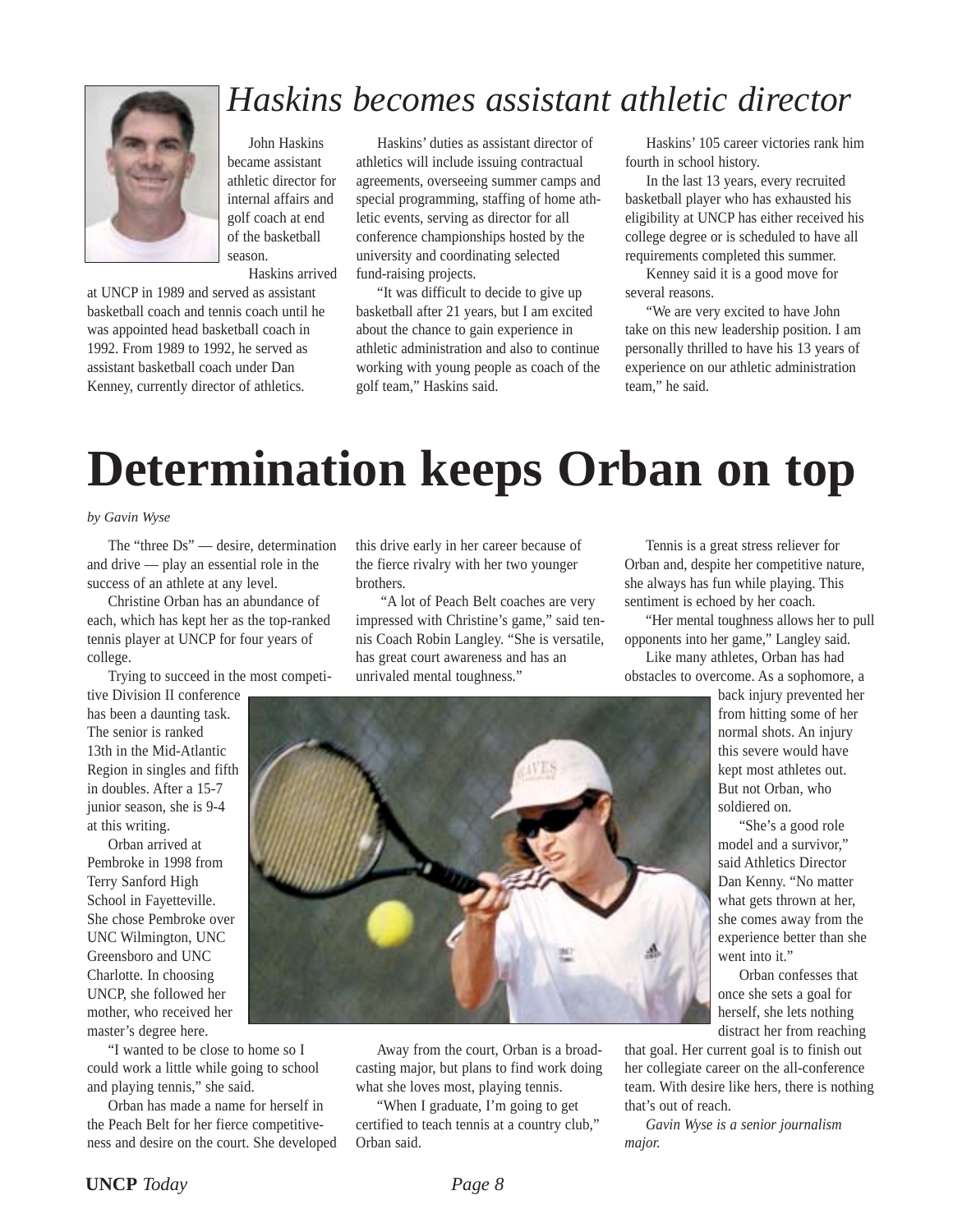# Sports Notes

# **Trio resurrected Lady Braves' program**

In the 1998-99 season, the Lady Braves were coming off consecutive lastplace finishes in the rugged Peach Belt Conference. One of those seasons saw only one win.

**HH** 

With the class of 2002, this all changed. It was a once-in-a-lifetime class.

"What is really amazing about this group is that they were able to contribute immediately," Coach Sandi Mitchell said.

With the new recruits leading the way, they won 16 games that first season, and they got better every year.

The class won 61 games and lost 38 in four years. They finished the 2001-2002 season with an 18-9 record and 12 Peach Belt Conference wins, good enough for fourth place in the 12-team conference.

Senior co-captains Ginnell Curtis, Jennifer Lance and Amanda Brooks provided the leadership, consistency and grit.

Curtis, who provided the backcourt spark, finished with 2,061 points, second on the Lady Braves' all-time list. She is all-time assist leader (570) and set a single-game scoring record with 47 points. She also had 348 steals.

From Apex, Curtis earned PBAC Freshman of the Year honors. The 5-foot-4, slightly built guard is made of steel and missed only one game in her career.

She was first team all-PBAC her senior year and honorable mention all-American her junior year. (At press time, the 2001-2 all-American team had not been released.)

"Ginnell is a great player, but the special thing about her is that she was always willing to learn and get better," Mitchell said. "She is the most competitive player I've ever seen, and she always played best in the big games."

![](_page_10_Picture_12.jpeg)

*Jennifer Lance, Ginnell Curtis and Amanda Brooks*

Lance, who was the rock, started all four years in the post and averaged almost a double-double. She finished with 870 career rebounds and 1,537 points, placing her sixth on the all-time scoring list.

A Hope Mills native, Lance did not miss a game in four years and improved every year. Her best marks came in her senior season, averaging 18.5 points on 53.9 percent shooting and 9.4 rebounds per game.

This performance earned her second team all-PBAC honors. Lance had a career-best 36 points against Division I Gardner-Webb.

"Jennifer had her best year this season because she is committed to excellence," Mitchell said. "She is a coach's dream."

Brooks, of Greenville, S.C., was also a solid performer over four years. An excellent rebounder and defender, she holds the Lady Braves' single-season mark for three-point field goal accuracy at 40 percent.

"Amanda was a great role player for us," Mitchell said. "She was our best player under pressure. She produced when the game was on the line."

Classes like this don't come often, but they make a great foundation for the future of Lady Braves' basketball.

"Awesome is all I can say about this group," Mitchell said. "These girls turned our program around. Even though we are losing 40 points a game, the future looks great thanks to them."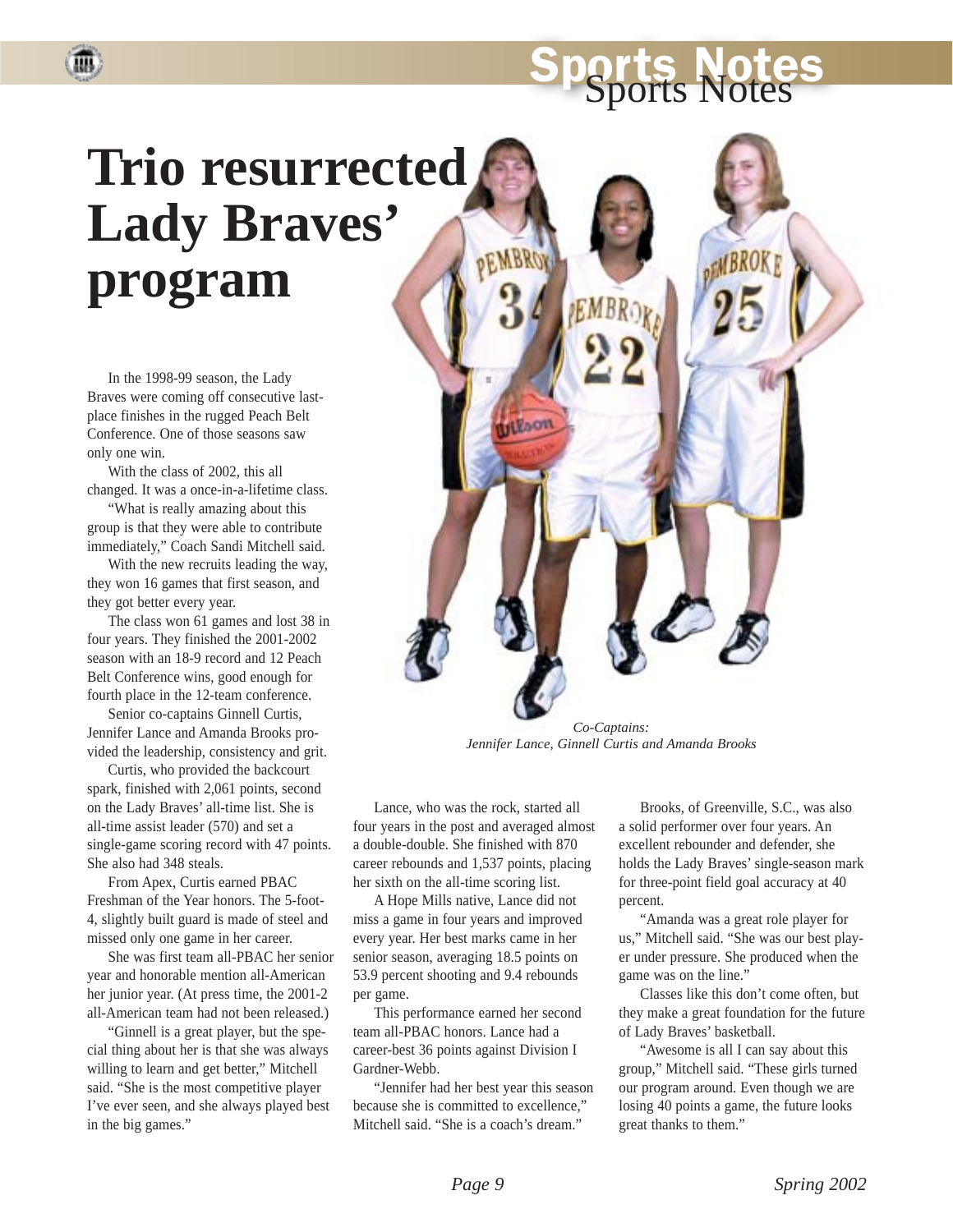# <sup>O</sup>Homecoming 2002

![](_page_11_Picture_1.jpeg)

*Harvey Godwin Jr. and Curt Locklear*

![](_page_11_Picture_3.jpeg)

*Charles Swindell and William Howard Dean*

![](_page_11_Picture_5.jpeg)

*Queen Quianna Robinson and King Ronald Johnson*

## The stuff memories are made of

Concerts by popular singer Percy Sledge and comedian Bruce Bruce were sold out at the 1,700-seat Givens Performing Arts Center.

UNCP swept its basketball doubleheader against Lander University. The women won 91-65, and the men won 65-58.

And, perhaps, most symbolic of a university on the rise, the new water feature was dedicated. The one-acre pond, located in the Arts Quadrangle, features an amphitheater, bridge and fountain.

"Students will find creative ways to use this place for many years to come," said Dane Onorio, president of the Student Government Association.

"It's wonderful! It adds a lot to campus, and I wish they had it when I was here," said Peggy Bullock '85.

"The campus looks really good, and the water feature is awesome," said Chad Martin '98.

Dr. William H. Dean, who served the university in a variety of capacities from basketball coach to vice chancellor for Academic Affairs, was inducted into the Athletic Hall of Fame at the annual Alumni Awards Banquet, along with five-time all-American triple jumper Charles Swindell Jr. '82.

The William Howard Dean Endowed Scholarship will help others enroll at UNCP.

Swindell was twice ranked in the top 50 of the world in the triple jump, and he holds all UNCP records.

Also honored at the Alumni Awards Banquet were two Pembroke area businessmen: Curt Locklear '49 with the Distinguished Service Award, and Harvey Godwin Jr. '91 with the Outstanding Alumnus Award.

A veteran of World War II, Locklear owns Pembroke Hardware and other business ventures in town.

Alumni traveled from as far away as Cocoa Beach, Fla., and Detroit, Mich., to attend reunions. There were alumni basketball and soccer games, a barbecue luncheon and a dance following the Awards Banquet.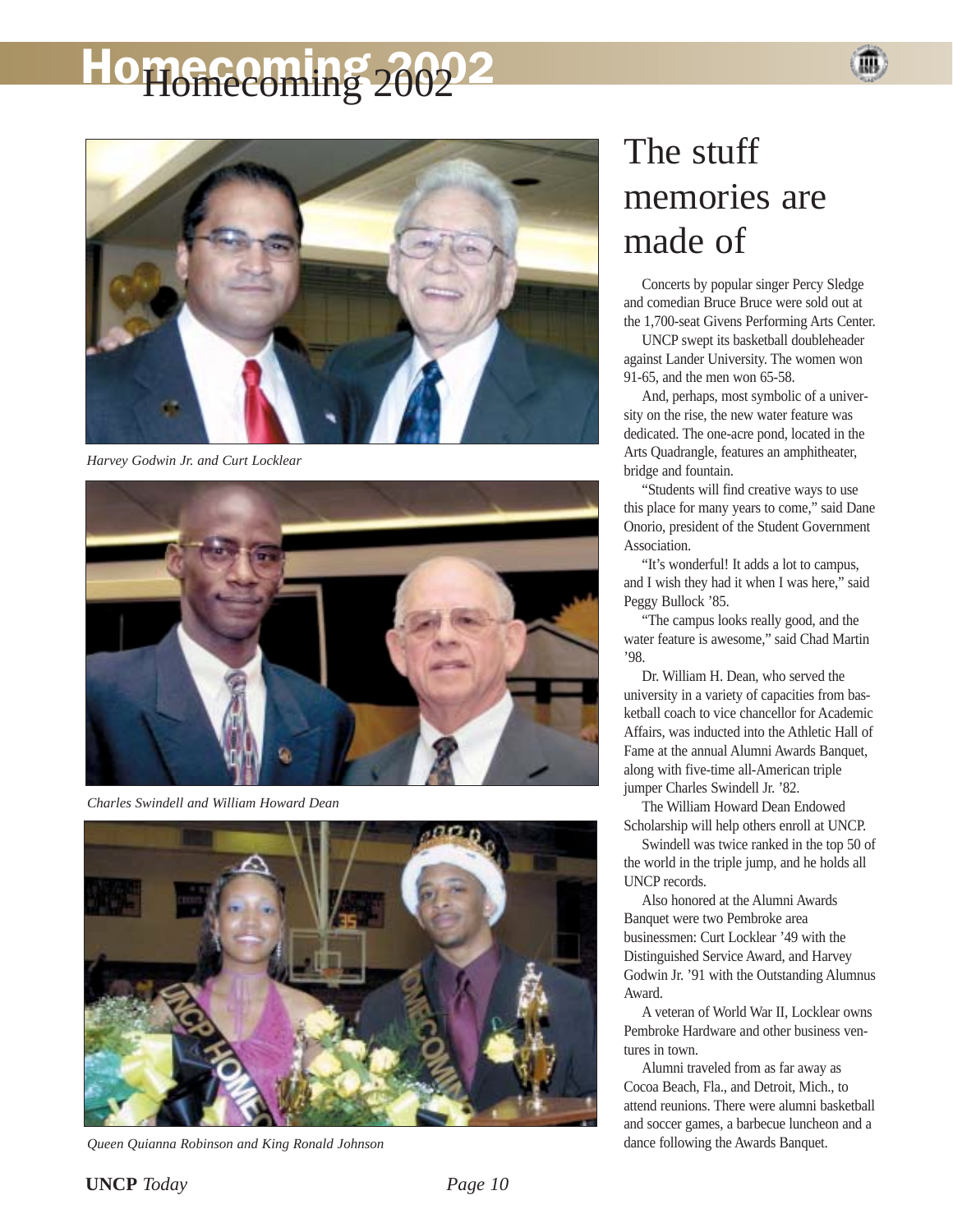![](_page_12_Picture_0.jpeg)

### ALUMNI ASSOCIATION

**Board of Directors Executive Board President** Dwight Pearson '77 **Vice President** Jeanne Fedak '82 **Secretary/Treasurer** Frank (Hal) Sargent II '96 **Immediate Past President** Darrell D. Johnson '69

#### **Board Members**

Waltz Maynor '59 Claude T. "Tom" Martin '67 Harrison Shannon Jr. '76 Olivia Oxendine '70 Earlena Lowry '65 Jeffery Alejandro '95 Sandra McCormick '95 Randy Bridges '77 Milton Bullard '72 Marcia Coble '82 Jason Bentzler '96 Mitchell Huntanar '99 Greg Frick '00

#### **Executive Director**

Teresa Oxendine '97

#### **Charlotte-Metro Chapter**

Laney Emanuel '72, president **Fayetteville Chapter** Tom Martin' '67, president **Piedmont-Triad Chapter** Jim Gane '74, president **Robeson Chapter** Sandra McCormick '95, president **Scotland Chapter** Marcia Coble '82, president **Triangle Chapter** Greg Frick '00, president

#### *CHAPTER NEWS*

For chapter meeting information, visit www.uncp.edu/alumni/events.htm. To contact the chapters, call the Office of Alumni Relations toll free at 1-800-949- UNCP, locally at (910) 521-6213 or e-mail alumni@uncp.edu.

## 1960s 1970s

The **Rev. Michael '68** and wife **Carolyn '70 Moree** would like to say hello and let their fellow alumni know that they are doing well and currently living in Kannapolis, N.C.

**Olene '68** and **Jim '74 Sampson's** daughter, Jana, was recently named as a winner at the Native American Music Awards for the Best Pop Song for 2001. She was presented with the honor at the awards show in Albuquerque, N.M. Jana will be featured on the cover of the May 2002 issue of *Native Peoples* magazine. Olene and Jim's son, Jamey, got married in April 2002 in Greensboro.

**Richard Iacona '69** has had two choral pieces published by Carl Fisher music. One is an original work titled "Dona Nobis Pacem" and the other an original arrangement of the famous Shaker Song, "Tis a Gift To Be Simple."

**John Roesch '69** continues his employment with State Farm Insurance. He is the estimates section manager for North Carolina and parts of Virginia, and resides with wife Dr. **Maryanne Roesch '68** in Winston-Salem. In the winter 2001 issue of *UNCP Today*, it was incorrectly reported that John had recently joined Winston-Salem State University as an associate professor.

Class Notes

**Cary Garris '70** is married and has three children and two grandchildren. He is general manager of American Light Bulb Manufacturing in Mullins, S.C., which manufactures incandescent light bulbs for home and industrial applications.

**Olivia Holmes Oxendine '70** was inducted into the Moore County Chapter of Delta Kappa Gamma on Oct. 10, 2001. This international honor society was established in 1921 to recognize key women in education. Oxendine has been a middle and high school English teacher, a middle school principal and a university administrator. In addition to her current job as a regional K-12 writing consultant, Olivia is completing her doctoral studies at UNC Greensboro. She and her husband, Gervais '65, reside in Southern Pines, N.C. They have two sons and two grandsons.

**Larry R. Chavis '72** has been elected as a new member to the Southeastern Regional Medical Center Foundation Board in Lumberton. Larry is president and CEO of Lumbee Guaranty Bank in Pembroke.

**Bob Morgan '73** is a supervisory personnel specialist in the FBI personnel office of the FBI Academy in Quantico, Va. He has a graduate degree in public administration from North Carolina State University. Bob is the most recent alum to sign up with the Alumni Career Connection program.

#### *Kappa Delta reunion:*

*First row, from left: Elaine Colville Poronto '85, Cathy Ludwig Hall '83, Sandra McLenny Overby '84, Sandy Jones Grimaldi, Bambi Marshall Kennerly '86. Second row, from left: Sally Wilkerson Rice, Kathie Hust Hermann, Harriette Floyd Lovin '85, Missy McDonald Renfrow '87, Carol Baldwin Grimes '84, Lynette Coleman O'Callaghan.*

![](_page_12_Picture_23.jpeg)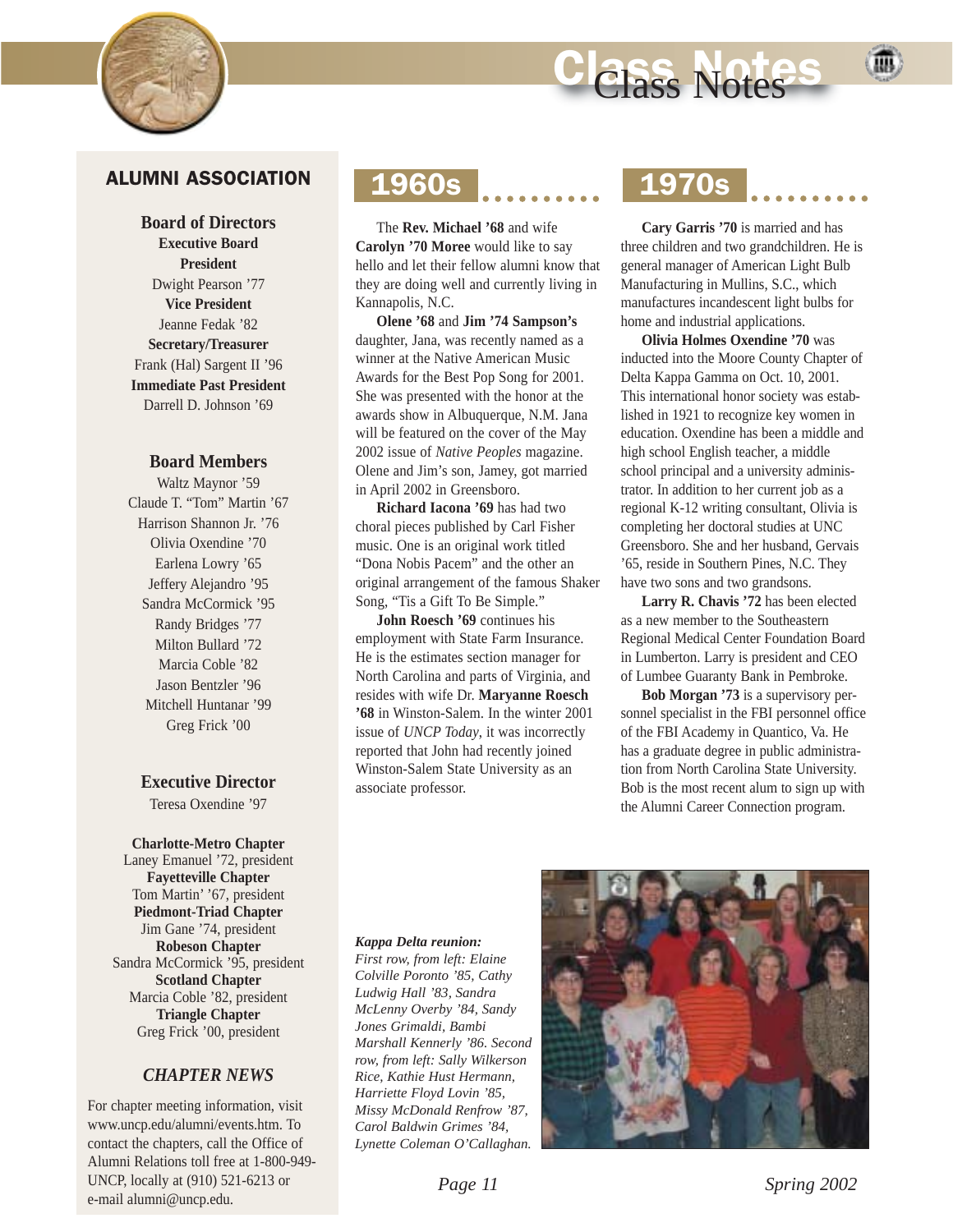![](_page_13_Picture_0.jpeg)

**James A. Miller '78** was recently appointed by the N.C. Substance Abuse Office as the director of the regional Treatment Alternatives to Street Crime Program. This program deals with criminal justice clients who have been arrested for a crime involving drugs and/or alcohol, as well as mental illness. James is responsible for 21 counties, including Robeson. He has also been appointed by the governor to co-chair the state's Criminal Justice Partnership Program Advisory Board. James has worked in the substance abuse/criminal justice field for more than 24 years.

**Kelvin Sampson '78**, head basketball coach at the University of Oklahoma, has his book available for purchase — "The OU Basketball Story" by Steve Richardson. Kelvin was named as one of 20 finalists for the Naismith College Basketball Coach of the Year Award. His fourth-ranked team recently defeated number-one ranked Kansas in the finals of the Big 12 tournament and made the Final Four of the NCAP tournament.

**Susan Bird Reese '79** has been elected to a second term as chair-elect for the South Carolina section of the American Chemical Society, a self-governed individual membership organization founded in 1876 that consists of more than 163,000 members at all degree levels and in all fields of chemistry. The organization provides a broad range of opportunities for peer interaction and career development, regardless of professional or scientific

#### **Scotland County Chapter**

*From left are Jenny Church '90, secretary-treasurer; Terry Stanton '91, vice president; and Maria Coble '82, president.*

interests. Susan has also served as the National Chemistry Week coordinator for the South Carolina section for the past several years and was featured in the American Chemical Society's 2001 annual report.

### 1980s

**Donna Cummings Crawford '85** and her family live in Sanford, N.C., where she is a teacher with 17 years of experience. Donna joined Lee County Schools in July 2001.

**Mike Kampe '88** joined the Department of Juvenile Justice in Fayetteville as a juvenile probation officer June 13, 2000.

**Michael Honeycutt '89** joined the

Employment Practice Group in its Ann Arbor, Mich., office. Michael's practice will focus on general employment law matters.

**George C. Marston Jr. '89**

was appointed principal at Sandy Grove Elementary School in Lumber Bridge on June 18, 2001. He and his family live in Laurinburg.

### 1990s

**Eric Tsali Brewington '90** has been promoted to the rank of major in the United States Air Force, effective Oct. 1, 2001. He entered the Air Force as a ROTC distinguished graduate in 1990 after graduating from UNCP. His current duty is the chief of specialized contracts flight, 3rd Contracting Squadron, 3rd Wing, Elmendorf Air Force Base, Alaska. Eric and his wife, Mary Jane, have four daughters: Erika, Meagan, Kristin and Laurel.

**Michael H. Davis '91** was appointed branch manager/assistant vice president of Progressive State Bank in Lumberton on Sept. 27, 2001. He and his wife, Gaye, live in Bladenboro.

## Piedmont-Triad Chapter News

*Jim Gane '74, President*

The Piedmont-Triad Chapter was re-formed last year under the leadership of President Barry Hopkins. The membership roster is about 12 members strong, with active participation of about seven at each meeting. The chapter meets about every six weeks. The agenda includes alumni business mixed with a social. By mixing business with pleasure, chapter members enjoy listening to stories that our members share. Membership ranges from the class of '65 to the class of '94. Last year, the Piedmont-Triad Chapter was most proud of the fact that it raised more than \$2,300.

In October, Barry Hopkins and Jim Gane switched duties. Barry is now vice president, and Jim is president. This year, the chapter has grown in active membership by seven members. This was done mainly by expanding into Montgomery County. We are giving a scholarship in the name of Jerry Daniel. Jerry was a graduate, educator and legendary coach in Montgomery County. He died last year in a car accident. We have now raised more than \$3,000 for this scholarship. To date, we will have 10 students competing for this scholarship. The Piedmont-Triad Chapter has involved the communities on the West Montgomery side of the county to support this scholarship. The chapter is planning other ideas and areas in support of UNCP. It has been fun to watch the progress that we have made in the past year and a half.

As you can tell, the Triad is active. Any alums in the Piedmont-Triad area are encouraged to get involved. We need to hear your stories, too!

For news and information about the Piedmont-Triad Chapter, please call (910) 521-6213.

![](_page_13_Picture_23.jpeg)

**AAAAAAA**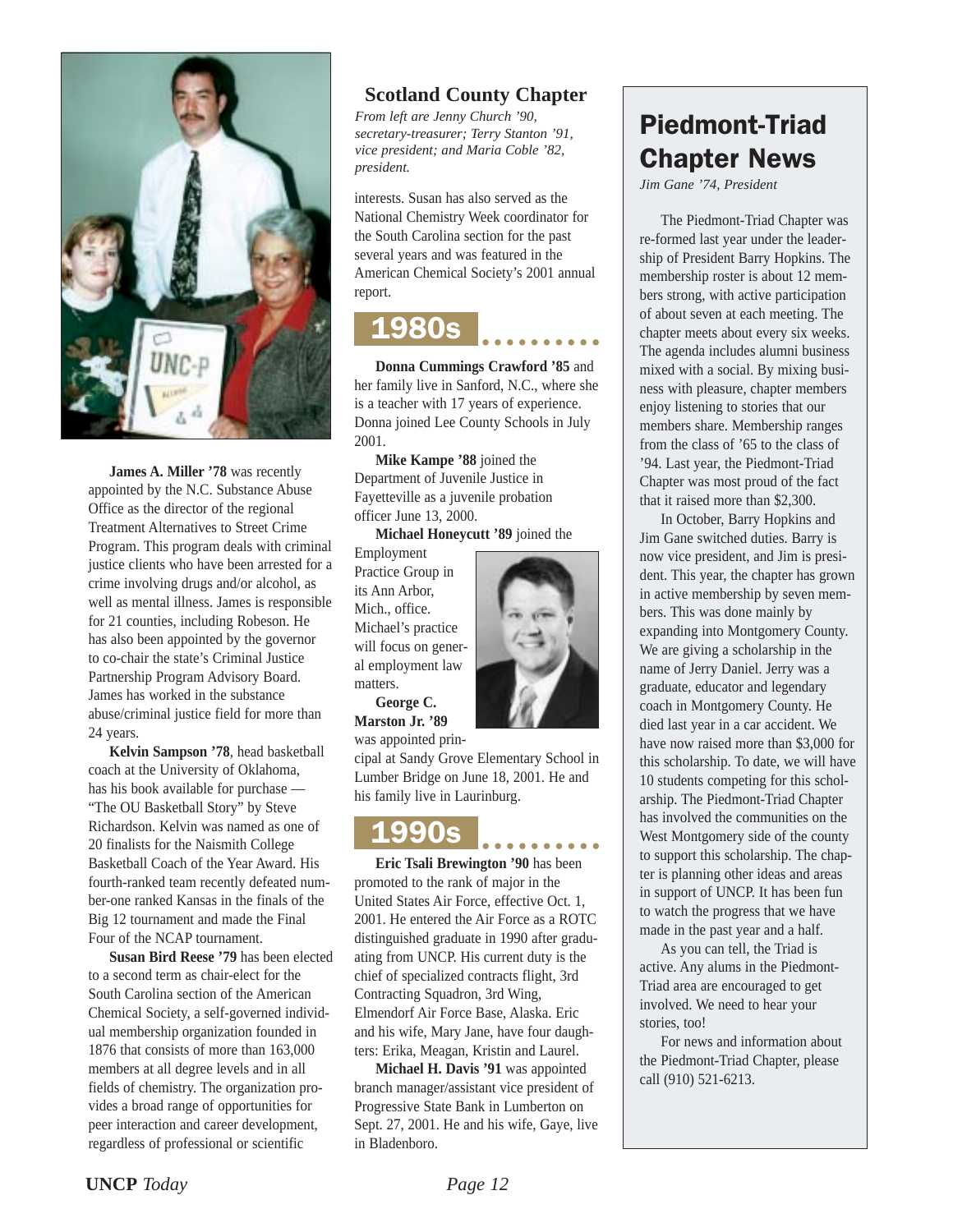**Johnny Karshner '91**, a registered representative with BB&T Investment Services, has earned one of PLACO's highest honors — membership in the 2001 Captain's Club. PLACO, a wholesaler of financial products, honors reps who, in one year, produce \$1 million or more in Hartford investment products with a club membership.

**Laura Alicia Chavis '92** wed James E. Davis on Nov. 20, 1993. They have a 3 year-old daughter, Taylor Nicole. Laura has taught with the Public Schools of Robeson County since September 1999.

**Tommy O'Briant (Brian) Freeman '92**, an Alumni Board member, was recently elected to the Red Springs Town Commission. He was elected by the local board as an alternate to the Board of Directors of the Lumber River Council of Governments. Brian, a National Board

![](_page_14_Picture_3.jpeg)

certification recipient and a second-grade teacher at Peterson Elementary School in Red Springs, was recently named one of the top 40 teachers in the nation by *USA Today*. His award selection was based on his willingness to do whatever it takes to make students successful. His students have fondly nicknamed him "School Daddy."

**Robert T. Williamson Jr. '92**, who owned a landscaping company that was recently sold, owns a trucking company in Johns Island, S.C. Robert says he would like to hear from his classmates and invites them to e-mail him at rtw@dycon.com.

**Elaine Deese Brewington '93** is employed as a social worker with the Robeson County Department of Social Services in Lumberton.

**Royal Travis Bryant '93** was named chief of police for the town of Pembroke in May 1999. He was previously employed as a campus policeman with UNC Pembroke.

**Katharine Denise Charles '95** was hired as media specialist for Janie C. Hargrove School in Lumberton in August 2001. She lives in Rowland, N.C.

**Marcus Collins '96** left the TRIO programs at UNCP to accept a position with UNC Chapel Hill as the assistant dean for the Office of Student Academic Counseling. He plans to begin his doctoral

![](_page_14_Picture_10.jpeg)

*Edward Bullard '85, assistant district attorney*

![](_page_14_Picture_12.jpeg)

### Alumni Professionals

![](_page_14_Picture_14.jpeg)

*Mary Alice Pinchbeck Teets '58, retired principal and part-time school administrator, and Harold Lindbergh "Lindy" Martin '52, Personal Touch Consulting Services.*

*Dwight Pearson '77, Alumni Association president, and Anthony Locklear '79, executive director of GEAR IT UP.*

studies in fall 2002 at North Carolina State University. Marcus resides in Morrisville.

**Curtis H. (Trey) Allen III '97**, received his juris doctor in May 2000 from the UNC Chapel Hill School of Law, where he was a member of the North Carolina Law Review. He worked briefly for the Capital Litigation Section of the North Carolina Department of Justice before beginning active service in the U.S. Marine Corps. Trey is deputy staff judge advocate for the 1st Marine Aircraft Wing in Okinawa, Japan. His responsibilities include providing legal counsel to the commanding general and subordinate commanders in the wing. He is a member of the North Carolina State Bar.

**Joel Beachum '97**, sports editor of the *Red Springs Citizen* and the *St. Pauls Review*, received the first-place award for sports feature writing in the 77th annual North Carolina Press Association's News, Editorial and Photojournalism Contest. This is the second win in a row for Joel. Recently, Strathmore's *Who's Who* selected him as an honored member for 2002-2003.

**Stephanie Ann (Eaton) Harvie '97** serves as directorate of community activities and services/morale welfare and recreation department's commercial sponsorship director for Fort Stewart and Hunter Army Airfield. In her free time, she writes a weekly church column for the local newspaper, *The Coastal Courier*. She and husband David welcomed their first child in March.

**Robert Dean Locklear '97** was promoted to assistant principal at Pembroke Elementary School. Robert, who has a master's degree in elementary education, will graduate from East Carolina in May 2002 with his master's in school administration.

**Brian Dial '98** graduated Dec. 16, 2001, from Life University Chiropractic School in Marietta, Ga.

**Jackie Cummings Hunt '98** celebrated the first anniversary of owning her own business, Pens & Needles, Feb. 17, 2001. She has also taught first grade at Piney Grove Elementary School for four years. Jackie lives in Pembroke.

**Wendy Lowery Jones '99** was appointed director of the annual fund and parent programs with Methodist College in Fayetteville on Jan. 2, 2002. She and husband, **John '99**, reside in Hope Mills and are expecting their first child in August.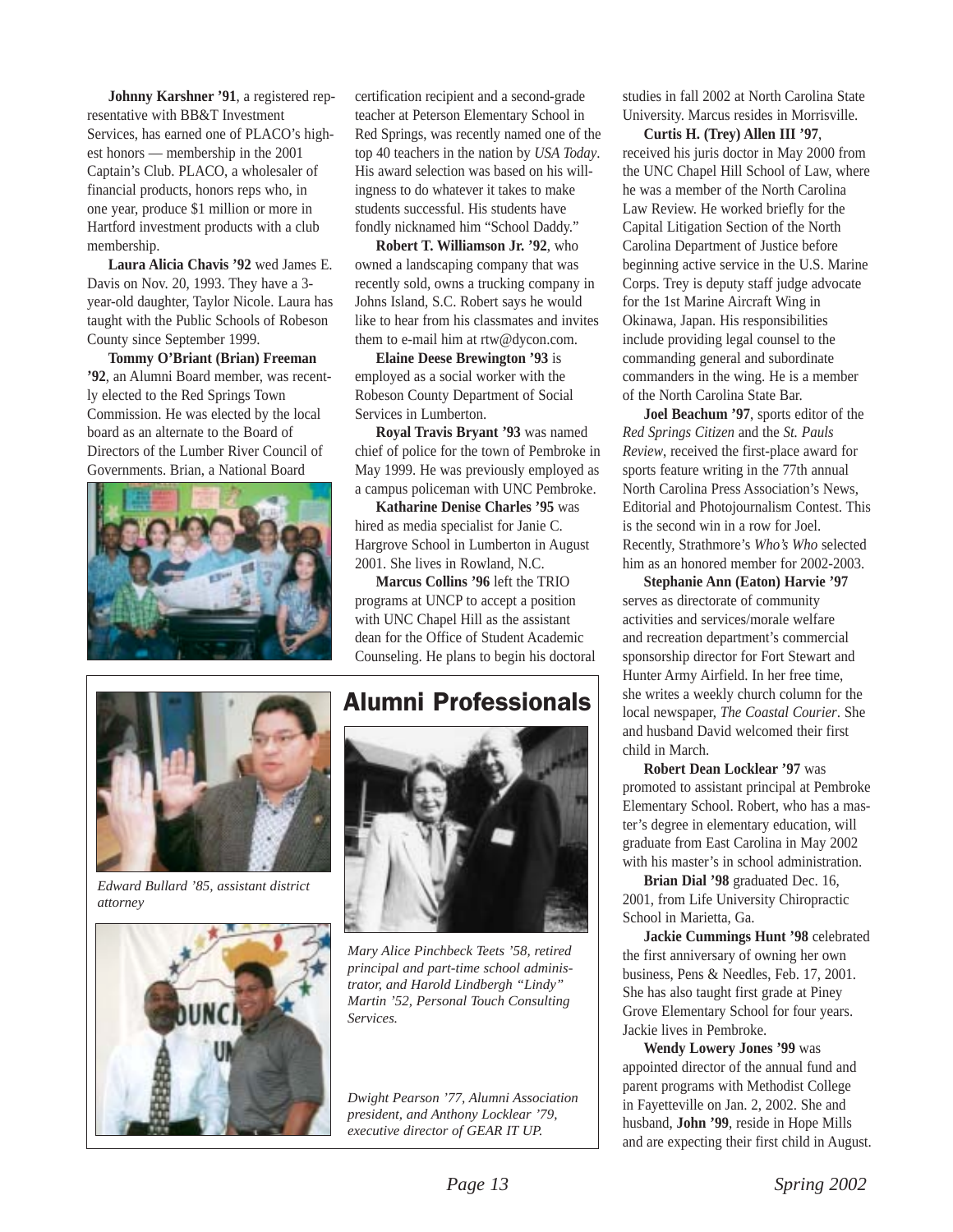**Greg Roane '99** was appointed assistant athletic director for the City of Statesville Recreation and Parks Department. He is pursuing a master's degree at UNC Greensboro.

### 2000s

**Bryant K. Dargan '00** is a senior sales consultant for Kinko's. He is also owner of his own business consulting and design firm.

**Jennifer K. Blue '01** of Fayetteville was employed as a graphic designer with *Up & Coming*, a weekly news magazine on the arts in Fayetteville on Nov. 12, 2001.

**Donna Cummings '85** and Kendall Wade Crawford were married April 15, 2001.

**Mike Kampe '88** and Diana Susanne were united in matrimony Oct. 10, 1992.

### Marriages and **Engagements**

**George C. Marston Jr. '89** and Sherry Oller were married June 29, 1991. They have two boys, Joshua, 10, and Tyler, 6.

**Robert T. Williamson '92** married Amy Dorn on Dec. 15, 2001 in downtown Charleston, S.C. They live in Johns Island, S.C. **Elaine Deese '93** and Tim Brewington were married June 9, 2001.

**Curtis H. (Trey) Allen III '97** and Teryn Melissa Smith were united in marriage May 27, 2000. They reside in Okinawa.

**Stephanie Ann Eaton '97** and David Paul Harvie of El Paso, Texas, were married July 17, 1999. They reside in Hinesville, Ga.

**Greg Roane '99** and **Monica Pearson '99** were married Dec. 4, 1999. They reside in Statesville, N.C.

**Bryant K. Dargan '00** and Keyanta were united in marriage Sept. 15, 2001.

### **Show your UNCP Pride!**

Get your UNCP license tag today. Contact:

![](_page_15_Picture_15.jpeg)

#### **(910) 521-6213 \*alumni@uncp.edu**

**Whitney R. Hammonds '00** was married Sept. 8, 2001, at Bethel Hill Baptist Church to Windell Bell of Lumberton. She is employed at the N.C. Veterans Nursing Home in Fayetteville. She is the daughter of Wanda '95 and Jimmy Hammonds of Lumberton.

**Erica Jones '01** married **Jason Brady '01** on Sept. 15, 2001, in Maysville, N.C. While at UNCP, Erica was in the Theta Kappa sorority and on the women's softball team, and Jason was on the baseball team.

**Tori Annielle Locklear '01** wed Douglas Joseph Nicolosi Jr. on Sept. 22, 2001.

### irths

**Donna Cummings Crawford '85** and her husband, Kendall, announce the birth of their son, Wyeth Steele, Dec. 28, 2001.

**Paula Stickney Lowry '92** announces the birth of her son, Justin Richard, Dec. 13, 2001.

**Royal Travis Bryant '93** and his wife, Teresa, announce the birth of their son, Cameron Travis, Sept. 11, 2001.

**Stephanie (Eaton) Harvie '97** and her husband, David, announce the birth of their daughter, Paula Elizabeth. She arrived Feb. 19, 2002.

**Michelle (McKinnie) Shelton '97** and her husband, Elvin announce the birth of their son, Christian Chandler, Jan. 10, 2001. He has an older brother, Jacob, 3.

![](_page_15_Picture_27.jpeg)

**Frederick A.**

**Dawley III '99** and his wife, Erin, announce the birth of their daughter, Hannah Joy, May 1, 2001. She has an older sister, Elizabeth Jordan.

**Greg '99 and Monica (Pearson) '98 Roane** announce the birth of their second child, Sarah Elizabeth, born Sept. 7, 2001. Sarah has a big brother, Carter Tate, 2.

### Deaths

**Earnestine (Hammonds) Locklear '59** died Feb. 25, 2002. She is survived by a son, John L. Locklear Jr., and a daughter, **Sabrina Locklear '92.**

**Brigitte (Brayboy) Cummings '88** died Dec. 16, 2001. Brigitte was a former UNCP Homecoming Queen. She is survived by **Raymond Cummings '80**.

### Mitch Tyler was Hoke superintendent

![](_page_15_Picture_35.jpeg)

Tyler '78 died March 2, 2002. He is survived by his wife, Carol L. Tyler, and two children. Tyler had been superintendent of Hoke County Schools since July 2000. He also

Mitchell "Mitch"

received his Master's Degree in Education from UNCP in 1981.

He served the university as program director in the School of Education, and he was a former employee of the state Department of Public Instruction.

Dr. Zoe Locklear, the dean of the School of Education, met with him two weeks before his death.

"No matter what, he was going to advocate and come down on the side of what is right with children," Dr. Locklear said.

Dr. Locklear said the region and the education community will miss him.

Tyler was known as a hands-on manager who visited his schools often. He was peacemaker who earned the respect of his employees and got them to pull together.

Tyler leaves a son, Brent, and two daughters, Brittaney and Lisa. He was the brother of Darlene Cummings, an employee of the Office of Student Activities.

A scholarship has been established in his memory at UNCP. Contributions may be made to the Office of Advancement, P.O. Box 1510, Pembroke, N.C., 28372.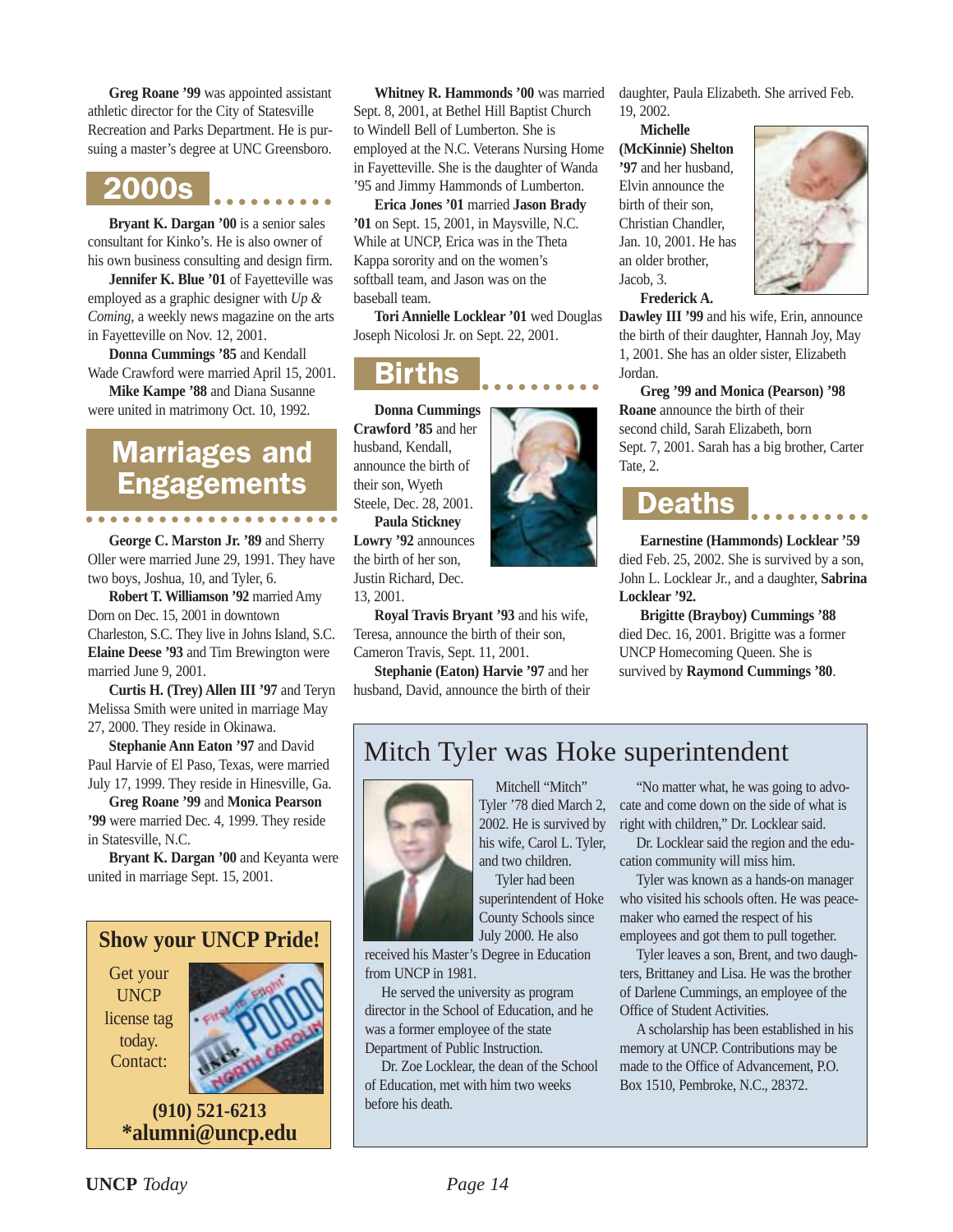## Alumni Career Connection

*by Lisa Lewis Schaeffer*

Alumni, do you remember the challenge you had in deciding on a major or career path during your college years? Today's UNCP students have numerous career needs similar to those you may have experienced. The Career Services Center thanks the following alumnus who has become the newest member of the UNCP Alumni Career Connection: **Bob Morgan '73**, a supervisory personnel specialist with the FBI Academy in Quantico, Va.

The Career Connection is a network of graduates willing to contribute information and/or time to UNCP students or alumni exploring careers and graduate schools. Your participation would add a unique experience to the network and provide realistic career planning information for students or alumni with similar career interests. This is an excellent way for you to contribute to your alma mater. Listed below are a few examples of how you can strengthen the UNCP Alumni Career Connection:

- Discuss or provide information about your career field or job
- Allow a student to shadow you for a day at work
- Discuss your graduate school experiences
- Provide information on internships, summer jobs and full-time employment opportunities
- Participate in the annual Career Fair
- Speak to classes or student organizations
- Interview or refer students for job opportunities

The possibilities are endless, and we hope you agree that you have something special to offer the UNCP Alumni Career Connection. Please sign up today at www.uncp.edu/alumni, or contact the Career Services Center for more information at (910) 521-6270.

## **'Kelvin Sampson: The OU Basketball Story'**

One of the great thrills of Kelvin Sampson's life was joining his father in the UNC Pembroke Athletic Hall of Fame.

This is from the first lines of his new biography, "Kelvin Sampson: The OU Basketball Story," by Steve Richardson (Republic of Texas Press, Plano, Texas, 2002).

"I was inducted more for what I did after I left there. He (Ned) was inducted for what he accomplished there. He was a great, great athlete," Kelvin said.

From there, the book chronicles Sampson's story from his Little League days in Pembroke to his rise to glory as one of America's elite basketball coaches at Oklahoma University.

It is worth picking up a copy, whether you are a basketball fan or a Kelvin Sampson fan.

The book is loaded with insider information. Take this quote by Sampson from the 1977-78 UNCP press guide: "We lack a proven center, but our experience from last year, as well as some talented freshmen, could give us a good team."

The chapters on his tenure at Montana Tech are also wonderful. This is where the young coach learned his trade — the hard way.

The Kelvin Sampson story is not all about fun and games. The author tells how Sampson's "us-against-the-world" mentality was transformed into a winning formula. It spells out why he is one of the best coaches in America.

There is more about Kelvin and his legendary toughness as a coach and kindness as

![](_page_16_Picture_22.jpeg)

a man. To this day, Kelvin calls "Mr. Ned" after every game. The contributions of his wife Karen are also well-documented.

The biography makes it abundantly clear that Kelvin Sampson will never forget where he came from. And the sky is the limit for this rising star, whose team was 29-4 and went to the Final Four this year.

You can get it from the UNCP Bookstore, or order it from www.RepublicofTexasPress.com, or online booksellers, or get a loan copy from Bruce Barton at the Indian Education Resource Center (located in the former Pembroke High School next to campus).

### WOMEN'S UNCP LAPEL PIN Show your UNCP pride!

#### Exclusively at **Cyna's Jewelers**, downtown Pembroke

Available in 10-, 14- and 18-carat gold with diamonds or other stones available. Prices range from \$180 to \$386.

**To order, call (910) 521-3690, or e-mail Alumni Relations at alumni@uncp.edu**

> *A portion of the purchase price will be donated to the university.*

![](_page_16_Picture_31.jpeg)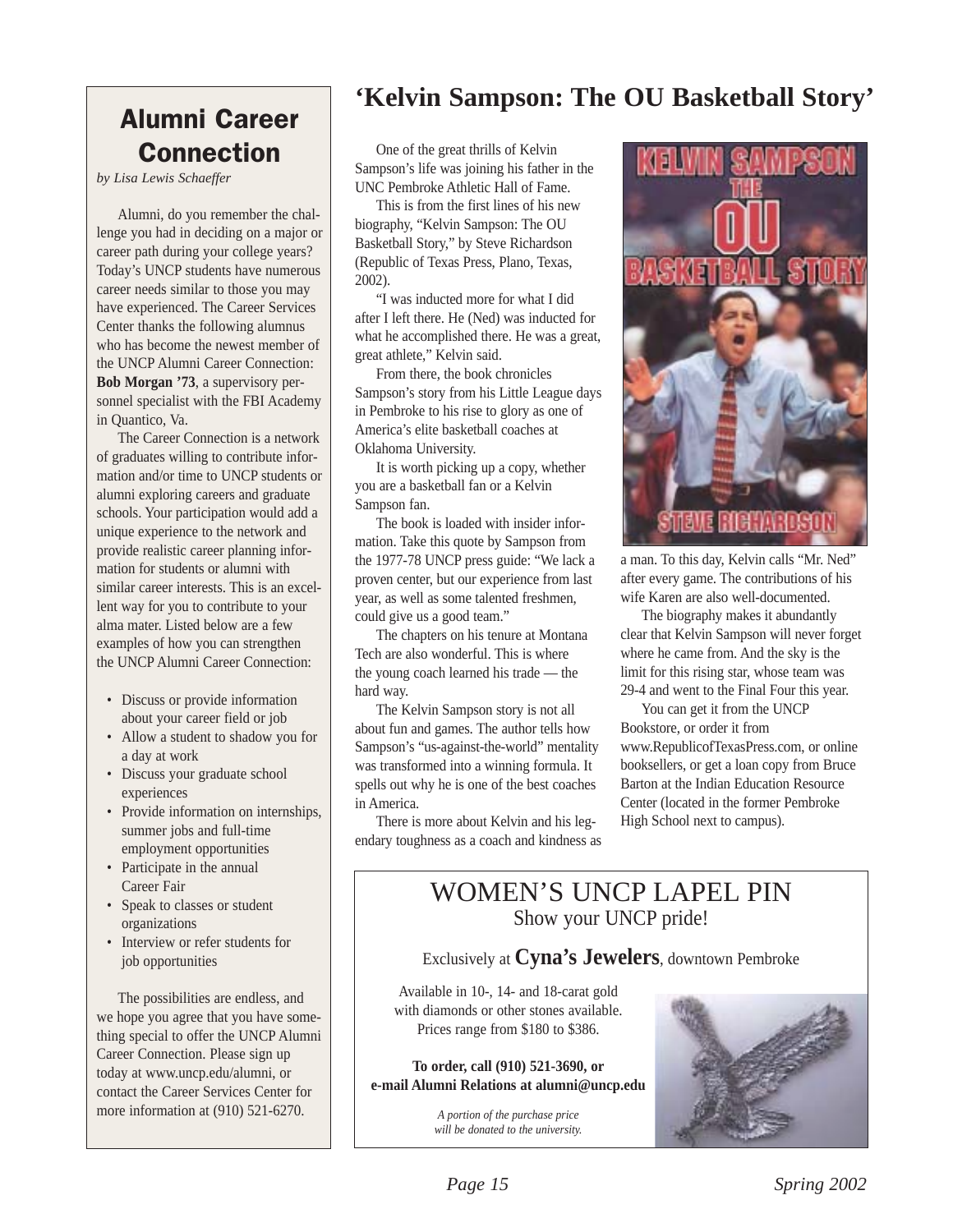# What's New?

*Alumni may submit new information about retirements, births, marriages and job changes by completing this form. We want the information for purposes of maintaining your permanent alumni record and publishing Class Notes in* UNCP Today*. Mail your information to Alumni Relations, P.O. Box 1510, Pembroke, N.C. 28372. The deadline for the next issue is August 1.*

| Last name                                       | First                          |                       |                                   |
|-------------------------------------------------|--------------------------------|-----------------------|-----------------------------------|
| Middle/maiden                                   | Class year                     |                       |                                   |
| Address                                         |                                |                       |                                   |
| City                                            | <b>State</b>                   | Zip                   |                                   |
| Home phone                                      |                                |                       |                                   |
| E-mail                                          | <b>Include in Class Notes</b>  | Yes                   | No [                              |
| <b>Employment</b>                               | Include in Class Notes?        | Yes $\Box$            | No                                |
| Position                                        | Retired                        |                       |                                   |
| Start date                                      |                                |                       |                                   |
| Company name                                    |                                |                       |                                   |
| <b>Address</b>                                  |                                |                       |                                   |
| City                                            | <b>State</b>                   | Zip                   |                                   |
| <b>Marriage</b>                                 | Include in Class Notes?        | Yes [<br>$\mathbf{I}$ | No <sub>1</sub><br>$\blacksquare$ |
| Month/day/year                                  |                                |                       |                                   |
| Spouse's full name                              | Class year (if a UNCP alumnus) |                       |                                   |
| <b>Birth/Adoption</b><br>Boy $\Box$ Girl $\Box$ | Include in Class Notes?        | Yes $\Box$            | No                                |
| Date born/adopted                               |                                |                       |                                   |
| Child's full name                               |                                |                       |                                   |

## Roger Willie '95

![](_page_17_Picture_4.jpeg)

*From "Windtalkers" MGM Photo*

## Grad finds a new career in the movies

On June 14, 2002, the adventures of Roger Willie '95 continue at a theater near you when MGM premiers the new movie "Windtalkers."

Willie has a leading role alongside Nicholas Cage and Christian Slater. "Windtalkers" is about the famous Navajo code talkers, who operated in the Pacific theater of World War II.

"Windtalkers" director and producer John Woo ("Mission Impossible 2," "Broken Arrow") was taken with Willie's natural talents. A Navajo from Continental Divide, N.M., Willie speaks Dine, the code talker language.

He plays one of two lead Navajo roles in the battle for Saipan. Slater portrays his personal bodyguard on the battlefield.

Woo is not the only person captivated by Willie's native good looks and acting ability. He has since appeared in a *GQ* fashion spread. A second movie, "Adaptation," with Meryl Streep and Cage, has been shot.

Here is what one critic said about his performance: "... Roger Willie, who plays Pvt. Whitehorse, is amazing. He had some of the best moments in the movie. His interaction with Christian Slater was great" (coronaproductions.com).

"Windtalkers" was shot in Hawaii at a cost of \$100 million. Proud father-in-law Bruce Barton '86 says the family was treated like royalty while on location.

*Please see GRAD on page 19*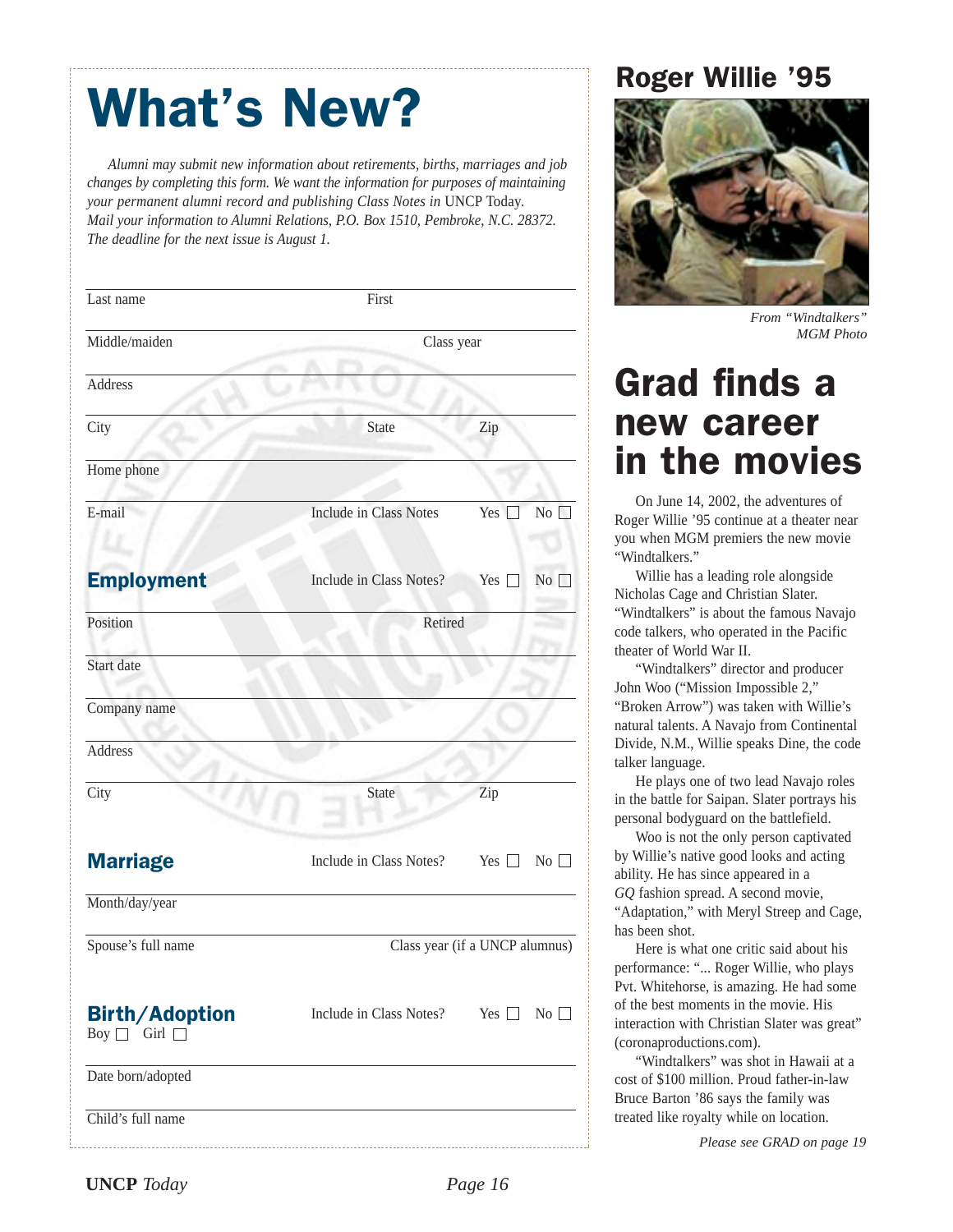![](_page_18_Picture_0.jpeg)

## **Lycurous Lowry '57: 'The Commissioner of Agriculture'**

*Occupation: U.S. Soil Conservation Service supervisor, president of the Robeson County Farm Bureau, a member of Farm Services Agents*

*Family: Twelve children (seven boys and five girls) — six are college educated. UNCP graduates include: Eurina L. Stearsman '51, Learlene L. Norris '53, Burlin Lowry '55, Oberon Lowry '59 and Oceanus Lowry '62*

*Parents: Burleigh and Pearlie Lowry both deceased*

\* \* \*

"In high school, I had always said that I would never farm," Lycurous Lowry said. "What began as chores ended as a love."

After graduation from college, Lowry enlisted in the Air Force. After discovering that he had sinus problems that would prevent him from becoming a pilot, he worked in air traffic control.

Upon leaving the military, he returned to teach agriculture for three years and started the Agriculture Department at Hawkeye School (now South Hoke Elementary) with \$500.

When his father died, in order not to lose the farm, Lowry decided to go back to farming.

He and his brother, Klyne, bought out the other brothers and sisters.

He currently farms, raises cattle and his son installed chicken houses.

"You buy cattle to glean the fields during the winter months, and that way it doesn't cost that much to feed them. You over-seed soybeans with rye (grass) and when the beans are cut the rye is ready for grazing."

Lowry has many fond

memories of UNCP. "Campus life was great. There were only about 200 students total. Jim Ebert, English Jones and Andrew Ransom were my favorites.

"My education has been tremendously beneficial to my experiences in farming and in preparing me to serve on the agriculture

![](_page_18_Picture_16.jpeg)

*With the trophies he won at swine competitions.*

boards. One could not farm today without an education.

"You'll find out in life that money's not everything. If you don't enjoy what you're doing, all the money in the world won't make you happy. Besides, I enjoy my independence."

## Ida Baker '85: Success is proof that 'it takes a village'

Ida Baker, whose father died young, is one of seven children.

"My mother, Bettie, worked hard to provide the necessities and, when feasible, some of the

![](_page_18_Picture_23.jpeg)

extras," Ida said. "We all had chores that we were responsible for."

Even at an early age, Ida knew the value of a good education and was influenced by numerous teachers along the way. She went to college to secure a good job in order to be able to help her mother.

"Mrs. Patty Brayboy, my counselor (at Pembroke High), was a great influence on

me," Ida said. "She greeted me with a smile and told me that I could be anything I would like to be.

"I have always enjoyed arguing points and seeing justice prevail." she said.

She remembers that her mother asked her to attend one year at UNCP and then transfer. Ida now says she liked it so well all UNCP that she stayed the full four years.

"It was the best thing I could have done," she said. "My friends attended UNCP."

She especially remembers the friendships formed after joining the Pi Lambda chapter of Zeta Phi Beta sorority, and one special professor. "Monte Hill of the Political Science Department always went the extra mile for a student," Ida said.

"'We're your professors, but we're your friends, as well,'" Ida remembered him saying.

Ida has been practicing family law for approximately 10 years.

"Hillary Clinton was correct when she made the statement, 'It takes a village to raise a child,'" Ida said. "A lot of people helped raise me ... watched out for me, took care of me ... and disciplined me, too! I was taught morals and values.

"When we raised vegetables or killed a hog, we shared," Ida said.

Final question: What do you want us to know about Ida? Without hesitation, she said, "UNCP has nurtured me and helped me develop into the person I am today. I hope they are proud of what I have become."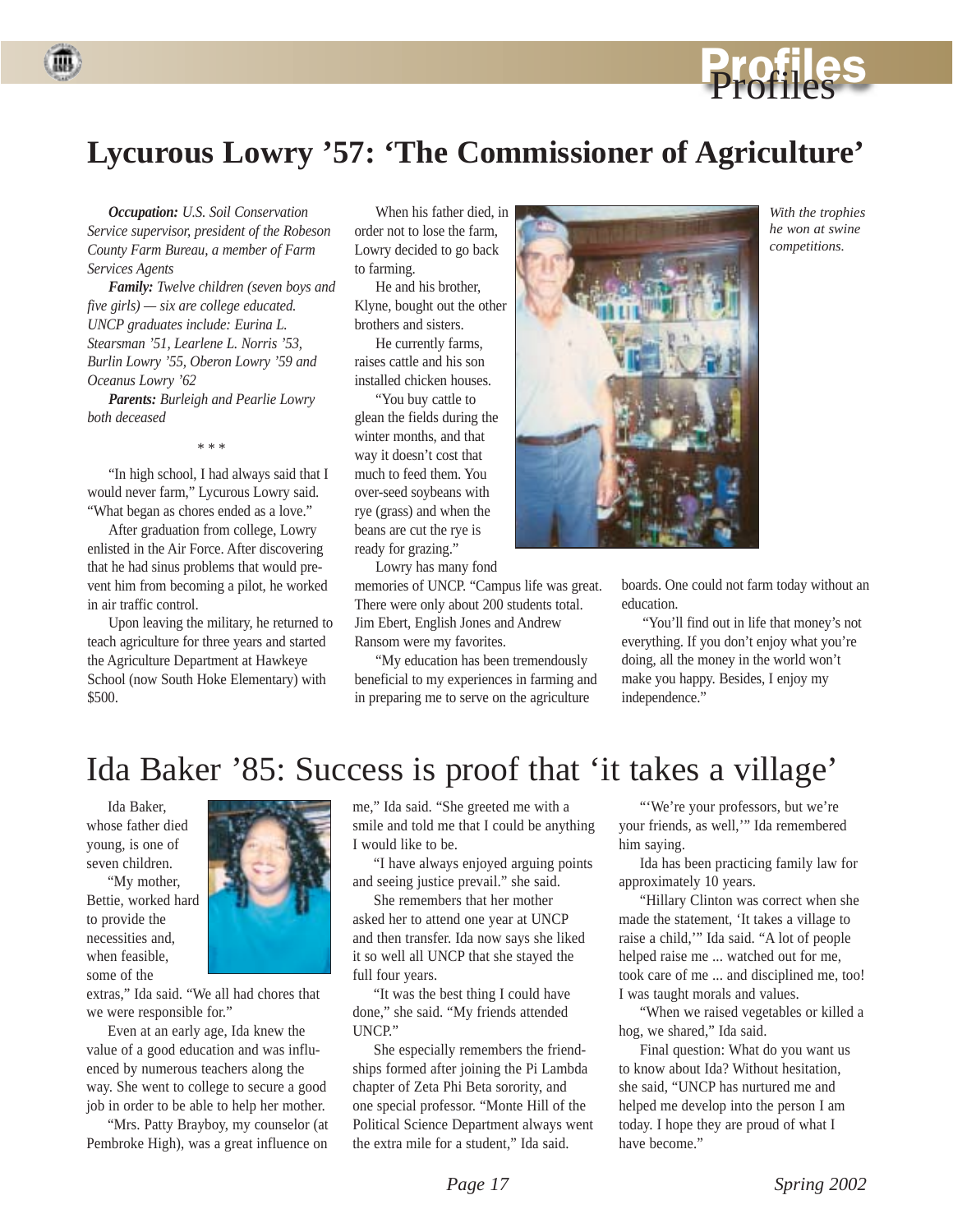# **Faculty Profiles**

## DALTON BROOKS: *He's glad to be back in the classroom*

![](_page_19_Picture_2.jpeg)

*Dr. Brooks in his comfort zone*

Dr. Dalton Brooks is the only member of UNCP's Retired Faculty Club who still teaches full time.

Presented with the opportunity to get back into the classroom this fall, he jumped at the chance to return to the third floor of Oxendine Science Building.

Dr. Brooks, who taught in the Department of Chemistry and Physics until retirement in 1998, is serving as a longterm replacement for Dr. Timothy Ritter, who was called to active duty in the U.S. Navy in October during the war on terrorism.

"I am trying to keep everything in Tim's office just like he left it," Dr. Brooks said with a smile. "I am using his lab notes, even his pencils."

Dr. Ritter is expected back sometime next fall. Dr. Brooks' return to the classroom and laboratory is the latest chapter in the remarkable life of this Pembroke native.

"In a week's time, I realized retirement was not for a person who enjoys working," Dr. Brooks said. "Physicists have a need to stay abreast of the latest developments in their field."

An energetic person by nature, Dr. Brooks said he is managing the teaching load comfortably, and the faculty has been supportive.

"The students were concerned when Tim left in mid-semester, but it all worked out well," he said. "The faculty has been most gracious and helpful."

Breaking new ground has been a habit for Dr. Brooks. As a high school student, he left the familiar surroundings of Pembroke in 1953 to finish high school in Ann Arbor, Mich., where his brother Martin was attending medical school at the University of Michigan.

"That was a culture shock," he said. His brother, who would become Robeson's first Native American doctor, and a high school physics teacher were role models for the young scholar.

"I emulated Martin. He was valedictorian of his class there," Dr. Brooks said. "I had a good physics teacher who encouraged me. He was a Christian man, and I went to church with him.

"My father believed that education was the best way for us to compete," he said. "When we were young, he would take us to Old Main to hear Dr. Wellons deliver the baccalaureate address."

Dr. Brooks returned to Pembroke and enrolled at the university, graduating in 1960 with a teaching certificate.

"I taught at Prospect High School in the days when all the children wanted to be doctors and lawyers," he said. "Prospect had some of the best teachers anywhere."

Dr. Brooks helped launch many professional careers during the Prospect renaissance of the 1960s. He was able to move his own career forward by obtaining a master's degree at Temple University in Philadelphia in 1970.

Dr. Brooks continued his education at the University of Miami with federal and private grants. In 1976, he returned to UNCP as the first director of Institutional Research.

It was an era of building and enrollment growth for the university, and his latest assignment at UNCP finds him in another era of building and enrollment growth.

"I always supported growth and expansion at the university," Dr. Brooks said. "The American way is alive right here in Pembroke. You can start out with nothing and make something of yourself."

A 40-year marriage to the former Doris Jacobs '59 has produced three more success stories. Peter, a 1988 graduate, is a dentist; Danielle '90 is a nurse and Darcia '93 is also a nurse.

"We are all products of the greatest institution in the world — UNCP," he said.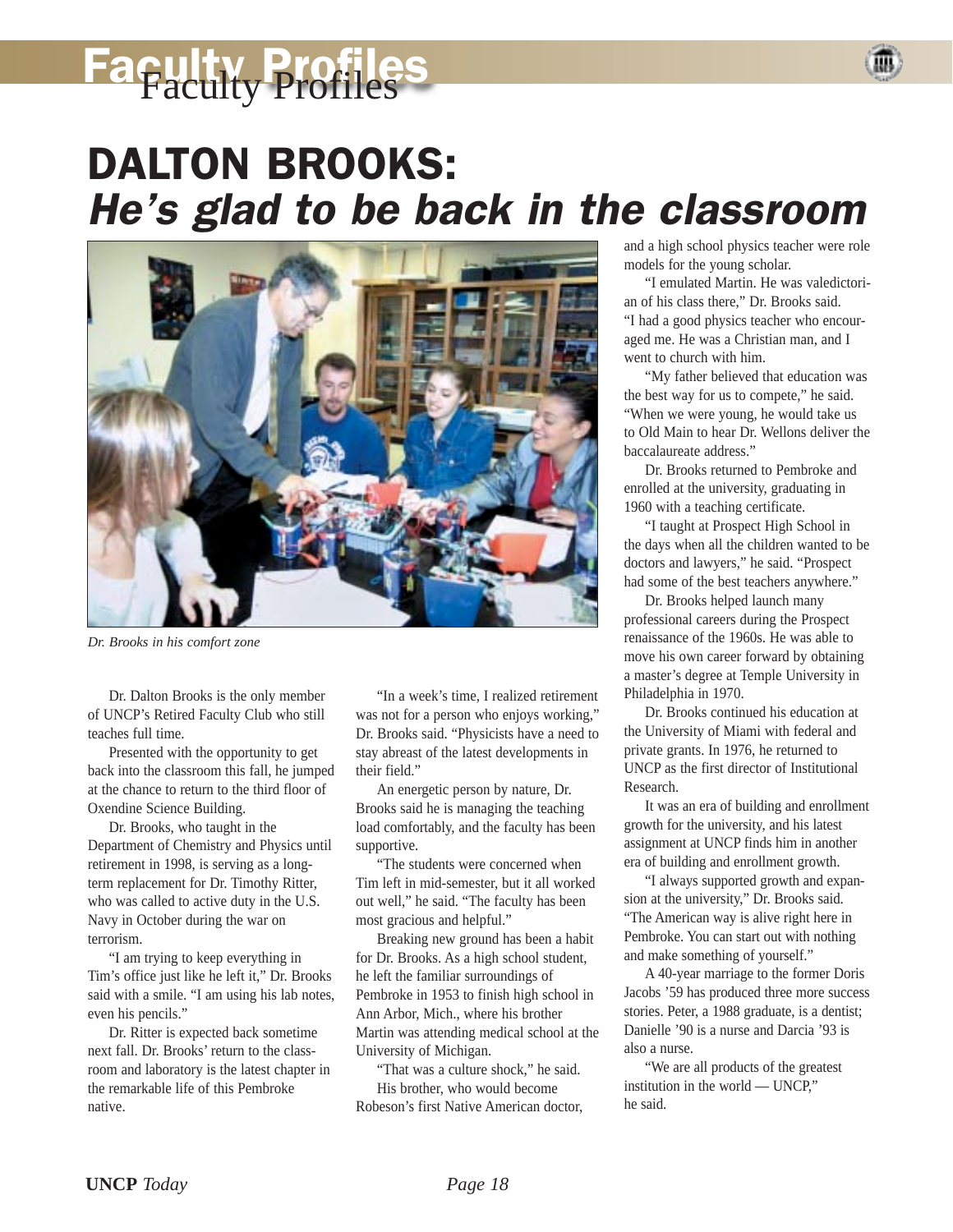## **Rundus publishes 'Joseph Mitchell: Pilgrim in Manhattan'**

#### *A Review*

This biography is important because it comes from Joseph Mitchell's native soil, and it contains insights about an important American writer that could only have been gathered here.

New York has had its say on Mitchell (1908-1996), the Fairmont, N.C., native who made his fame at *The New Yorker*.

"Joseph Mitchell: Pilgrim in Manhattan" (2002; Xlibris Corporation; Philadelphia) is the work of retired English Prof. Raymond Rundus.

Although Dr. Rundus is acquainted with Mitchell's old haunts along the Lower East Side of Manhattan, he is more familiar with Robeson County, located in the tobacco and cotton country of the coastal plains of North Carolina.

The English professor has visited McSorley's Old Ale House, where Mitchell spent considerable time during his adult life, but he also knows Fox Bay, Ashpole Swamp and Iona Presbyterian Church. Although Mitchell wrote little of consequence about Robeson County, these places were important lifelong influences.

As Rundus notes, "To a Southerner, place is an integral part of both communal and individual memories, and Joseph Mitchell took those memories with him to the great city" (p. 102).

The question of whether Mitchell was a Presbyterian or a Southern Baptist is of

Willie is married to Teresa "Sissy" Carter, and they have a son, Seattle Greyeyes, and a daughter, Jodi Whitehorse.

The military scenes proved no obstacle for Willie, who came to North Carolina via the 82nd Airborne. He graduated with a B.A. degree in American Indian studies and is continuing his studies at the University of Arizona while living in Tuscon.

Willie told *Indian Country Today* recently the experience has been "my fantasy fulfilled."

little interest to New Yorkers, but it is important, and it is important to Professor Rundus.

The connections between Fairmont and New York are as mysterious as other

![](_page_20_Picture_15.jpeg)

aspects of the journalist's life. For Rundus, the connection is critical.

"Pilgrim" consists of seven chapters chronicling Mitchell's life from beginning

to end. It is a thoughtful and careful analysis that is brilliant at times.

For instance: "... Joseph Mitchell had now created — and was continuing to create — a luminous tapestry of charac-

ters, a procession of pilgrims seeking shrines of some sort as they trod the sidewalks and took up temporary residence in the bars and grills and other public places of twentieth-century New York City" (p.69).

Dr. Rundus believes Mitchell is one of the great writers of the 20th century, "the paragon of reporters" who "set the standard." But don't just take his word for it.

Reading "Pilgrim" will provide inspiration for readers to go out and purchase a newly reprinted copy of "My Ears are Bent" (1938) and enjoy more hours reading and rereading Joseph Mitchell.

"Pilgrim" is the first book-length biography of Joseph Mitchell on the market, and Dr. Rundus' work will be the standard by which others will be judged.

More than anything, Rundus' "Pilgrim" should be read by North Carolinians because Mitchell's soul belongs to this soil. His talent was on loan to New York.

*A hardcover or softcover copy of "Joseph Mitchell: Pilgrim in Manhattan" may be purchased on Amazon.com or by contacting Xlibris Corporation at 1-888-7-XLIBRIS or at www.xlibris.com/.*

Grad **Grad Continued from page 16** 

How did it happen? About 400 Navajos were used in the film, and Willie was escorting his

> *"In all aspects of life, you have to look at it spiritually."*

> > **Roger Willie**

nephew for a script reading when he was discovered.

He said MGM and Woo did a great job with the details.

"I'm really hoping this will enhance the perspective of how important our language is," he said.

The nation has recently demonstrated its pride and gratitude for the efforts of the code talkers. Last July, they were awarded Congressional Gold Medals in a special ceremony attended by President Bush and members of the movie cast.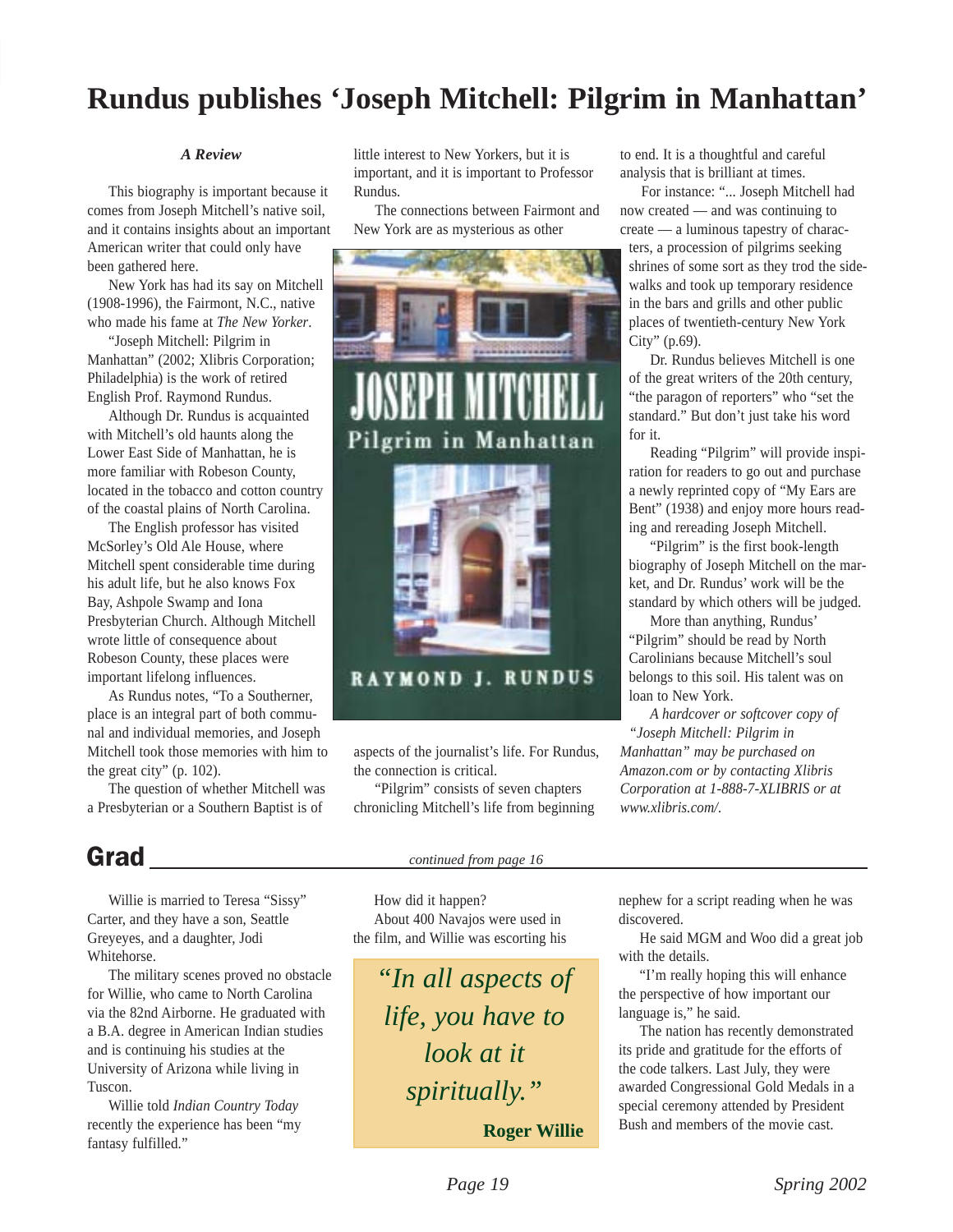## Brayboy Scholarship honors an educator, mother

*by Barbara Braveboy-Locklear*

Mary Elizabeth Jones Brayboy's children doubt Hollywood will ever make a movie about their mother's life or her many accomplishments.

"But her support and encouragement of Indian children will produce men and women who are educated, responsible and committed to their families, communities and country," said her oldest son, Terrence.

"As her children, it is easy for us to be thankful that she raised us to be selfsufficient, educated and responsible members of society," he added. "She expected us not only to live our lives with decency and integrity, but to also develop a civic responsibility and commitment to make our chosen communities better."

Last November, Dr. Brayboy's three sons established an endowed scholarship at UNCP to honor their mother. The Mary Elizabeth Jones Brayboy endowed scholarship will be awarded to a Native American woman who is a full-time undergraduate student with a major in education.

As a 12-year old, Dr. Brayboy worked in tobacco and cotton fields bordering the family's home that stands a stone's throw away from where the scholarship announcement was made last fall. It was there, in the small farming community of Wakulla, the young Indian girl learned

![](_page_21_Picture_7.jpeg)

*Mary Elizabeth Brayboy*

valuable lessons as she worked in the farm fields, worshipped in a clapboard church and studied in the classrooms of the public schoolhouse. Her parents extolled the value of these things.

Dr. Brayboy went on to Pembroke State College, where she received a B.S. in home economics education in 1961. For eight years, she taught high school home economics in the public schools of North Carolina, Ohio and Pennsylvania before

becoming a program administrator for the Baltimore City Public Schools. At 41, married with three school-age children, Dr. Brayboy earned an M.S. degree from Hood College in Frederick, Md.

While working on her doctorate at the University of North Carolina at Greensboro, Dr. Brayboy received a scholarship that provided full tuition and fees. She was awarded her Ph.D. from UNC Greensboro in 1990.

"The Education of Indian women is so important to me. It is my desire to see that population reach that achievement level that can make a difference in the lives of their families and community," Dr. Brayboy said.

She said her mother, Zelma Sampson Jones, a public school teacher, instilled in her the value of having a formal education.

Dr. Brayboy's sons said their mother's devotion to education emerges from her own educational experience.

"She did not just want her own children to be self-sufficient, educated and responsible members of society; she wanted it for all children."

"In her work with Indian education, Mary Elizabeth has encouraged the same public and private responsibilities of all

*Please see* **BRAYBOY***, page 21*

## Professor, husband endow Book Scholarship

A former student who could not always afford to purchase textbooks during his undergraduate days at UNC Pembroke has endowed a book scholarship that will ensure that others can.

![](_page_21_Picture_21.jpeg)

*Beasley*

Cherry Beasley, a nursing professor and nurse practitioner at Student Health Services, and husband Ron Beasley '70, a Lumberton physician, contributed \$6,000 to endow the Student Book Scholarship.

"I heard about the scholarship on campus," Professor Beasley said. "Because of my contacts with students, I knew there was a great need for book money.

"I mentioned it to my husband, who said he borrowed books from friends and the library to get through school," she said.

Beasley also gave to the Staff Council Scholarship last year.

"I contributed my pay raise to the Staff Council," she said. "It's things like this that make a university a community."

The Student Book Scholarship was originated by psychology Professor Pat Cabe and Trustee Roger Oxendine over dinner with UNCP's Ambassadors, student volunteers who work with the Office of Admissions.

Dr. Cabe proposed the idea of a scholarship for books to Oxendine,

who immediately agreed to make a contribution.

"It is very gratifying to see others supporting the Book Scholarship Fund, especially at the level that Cherry and Ron have," Dr. Cabe said. "This is a way to help out that directly enhances our students' chances for classroom success."

"This scholarship was created because they realized that financial aid often cannot be stretched far enough to purchase textbooks," said Dr. Glenn Burnette Jr., vice chancellor for Advancement. "They said several of their students would share one textbook."

The scholarship awards \$100 grants to students based on need. This semester 10 book awards were made based on need.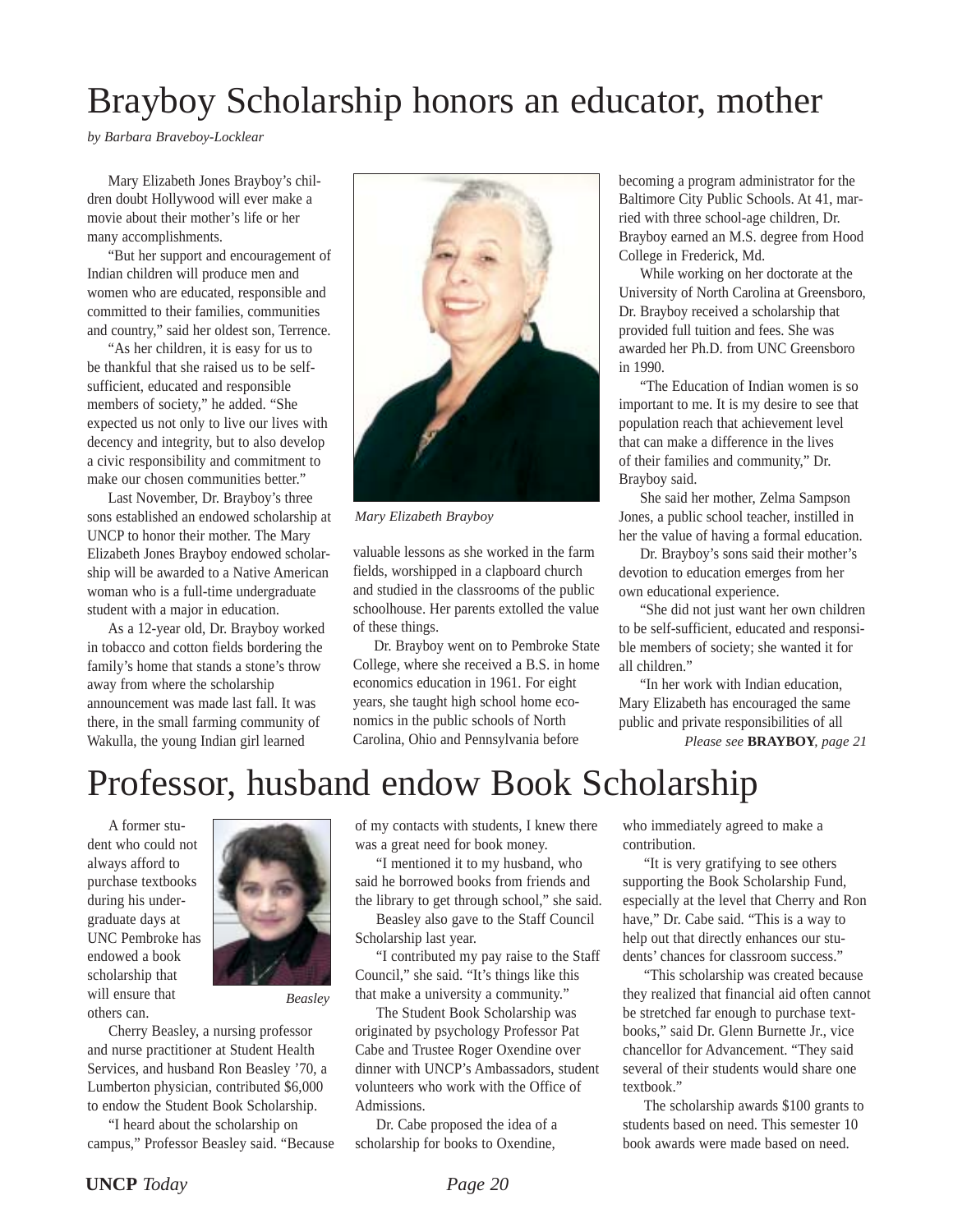# 'Bootstraps scholarship is growing to meet staff needs

Recent fund-raising activities added \$2,368.63 to the Staff Council's growing scholarship fund.

The scholarship, which will benefit staff and family members attending UNCP, should reach \$4,000 by the end of the year. The contributions of UNCP employees through the State Employees Combined Campaign made up the balance.

"The goal is to raise a minimum of \$5,000 to become an endowed scholarship of the university," said Cynthia Oxendine, vice chair of the Staff Council Scholarship Committee.

"It is exciting to see the Staff Council come together as a team to work for a common cause," said Dr. Glen Burnette, vice chancellor for Advancement. "The scholarship program allows our staff the opportunity to give back to the university."

Now five years old, the Staff Council has become a voice for building a better working environment at the university. Staff Council leadership believes a scholarship fits nicely with this mission.

"The idea of a scholarship originated almost spontaneously and had immediate support from everyone at UNCP," said Nancy Starnes, who was Staff Council president when the scholarship was created.

The council has taken a grass roots approach to raising money that proved successful. The raffle of a television raised \$1,509 and the sale of snow cones during

![](_page_22_Picture_8.jpeg)

**Staff Council Check Presentation**

*From left: Randall Blue, Webster Smith, Debbie Jacobs, Cynthia Oxendine, Sharlene Locklear, Carlene Cummings, Melissa Vance, Roger Killian, Gary Strickland, Valerie Deese, Vivian Oxendine, Linda Chavis Hunt*

Lumbee Homecoming raised \$859.63.

Grants of \$100 will be distributed to UNCP staff members, their spouses or children who are taking six or more hours of course work and maintain a 2.0 grade point average. Candidates will be selected based upon financial need.

Chancellor Meadors praised the council's "bootstraps" effort.

"We're in the education business, so it is nice to see our employees investing in the idea for themselves and their families," Chancellor Meadors said. "I am very proud of this scholarship project. It is special."

Special Collections Librarian Carlene Cummings is chair of the Staff Council Scholarship Committee.

"When you have a good idea and good people behind it, a project will succeed," Cummings said. "Looking down the road, this could become the largest endowment at this university. If so, it will help a lot of us."

## **Brayboy** *continued from page 20*

Native American children, always leading by example," said Dr. Ruth Dial Woods, retired educator and a member of the UNC Board of Governors, of her longtime friend.

Since 1998, Dr. Brayboy has served as a group leader in the National Office of Indian Education in Washington, D.C. The agencies serve 450,000 American Indian school children.

The scholarship award of up to full tuition and fees will occur half in the fall and half in the spring school semesters.

"I am humbly honored to know this is happening in my lifetime," Dr. Brayboy said.

Dr. Brayboy lives in Maryland. Her three sons are Terrence Dean, an emergency room physician living in Minneapolis, Minn.;

Bryan McKinley, an assistant professor at the University of Utah living in Salt Lake City; and Cary, a television/ film actor living in the Los Angeles, Calif., area. Dr. Brayboy has one grandchild, 5-month-old Quanah McKinley Brayboy of Salt Lake City.

*Barbara Braveboy-Locklear is a resident of Angier and native of Robeson County.*